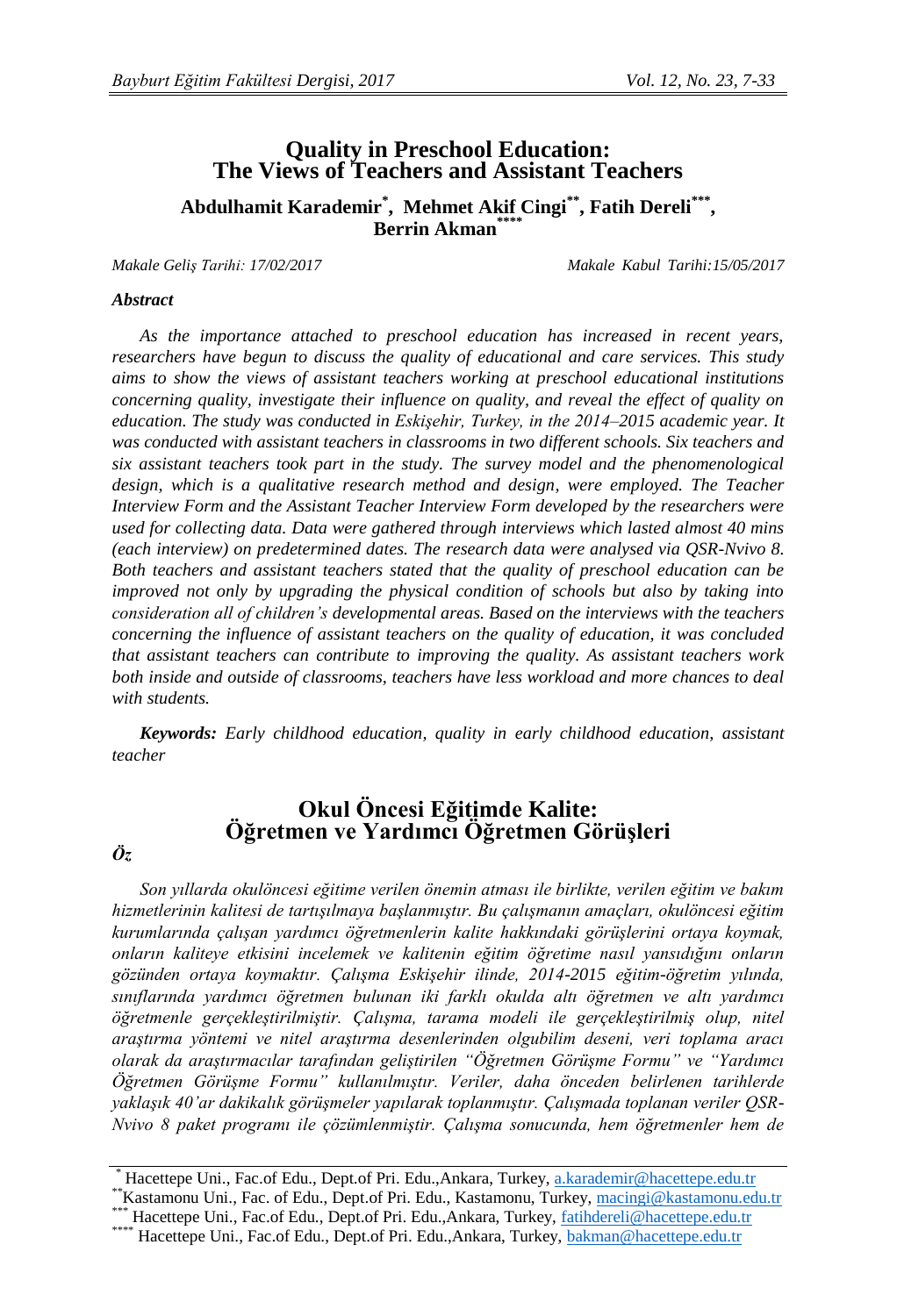*yardımcı öğretmenler okulöncesi eğitimin kalitesinin sadece okulun fiziki şartları ile değil; çocukların tüm gelişim alanlarını dikkate alan bir eğitim ortamı ile artırılabileceğini söylemişlerdir. Yardımcı öğretmenlerin eğitimin kalitesine etkisi hususunda öğretmenlerle yapılan görüşmeler sonucunda, yardımcı öğretmenlerin kalitenin artmasında etkili olduğu sonucuna ulaşılmıştır. Yardımcı öğretmenlerin hem sınıf içerisinde hem de sınıf dışında her işi yapması, öğretmenlerin iş yükünü azaltmakta ve öğretmenlerin öğrencilerle daha fazla ilgilenmesine olanak sağlamaktadır.*

*Anahtar Kelimeler: Erken çocukluk eğitimi, erken çocukluk eğitiminde kalite, yardımcı öğretmen*

#### **Introduction**

The first years of our children's lives, which are defined as the early childhood period, have great importance for their healthy growth and development in the future. These years, which are called as critical period, have an impact on all developmental areas of children for life. The quality of education which is provided in the early childhood period has improved over time. This period has started to attract more attention from countries, families, local administrations, and researchers in the last thirty years (Dahlberg, Moss and Pence, 2007; Department of Education and Early Childhood Development, 2010) because mothers now participate more in the workforce; it is thought that early education contributes to an individual's future academic life; and it is now clear that it is important to identify children who are at risk in their early years.

Previous studies indicate that if due interest is shown in learning and development in the early years, children achieve greater success in primary education and beyond; that interest shown in the early years may reduce and even eliminate learning difficulties, retardation and disabilities; that children who have had a quality early childhood experience are more likely to attend school, succeed in school and contribute to society, in comparison to those who have not; and that children who have attended preschool are less likely to fail later in school than those who have not (Eser, 2010; Şahin, 2010; Tezcan, 2011). Preschool education not only forms a basis for language, mathematics and problem-solving skills but also strengthens a child's basic sense of trust, self-esteem, ability to interact with others and capacity to learn (Güneysu, 2005).

Some studies have attempted to determine quality indicators to ensure quality in early childhood education. It has been found out that quality in early childhood education is influenced by the physical environment and materials, teachers' competencies, the number of children in the classroom, the child–teacher ratio, teacher-child interactions, the curriculum which is implemented, communication, parental education and involvement and so on (Epinosa, 2002). Educators and researchers interested in the early childhood period agree that instruction provided by qualified teachers in well-organized early childhood educational environments encourages children's learning at a young age (Bowman, Donovan and Burns, 2001;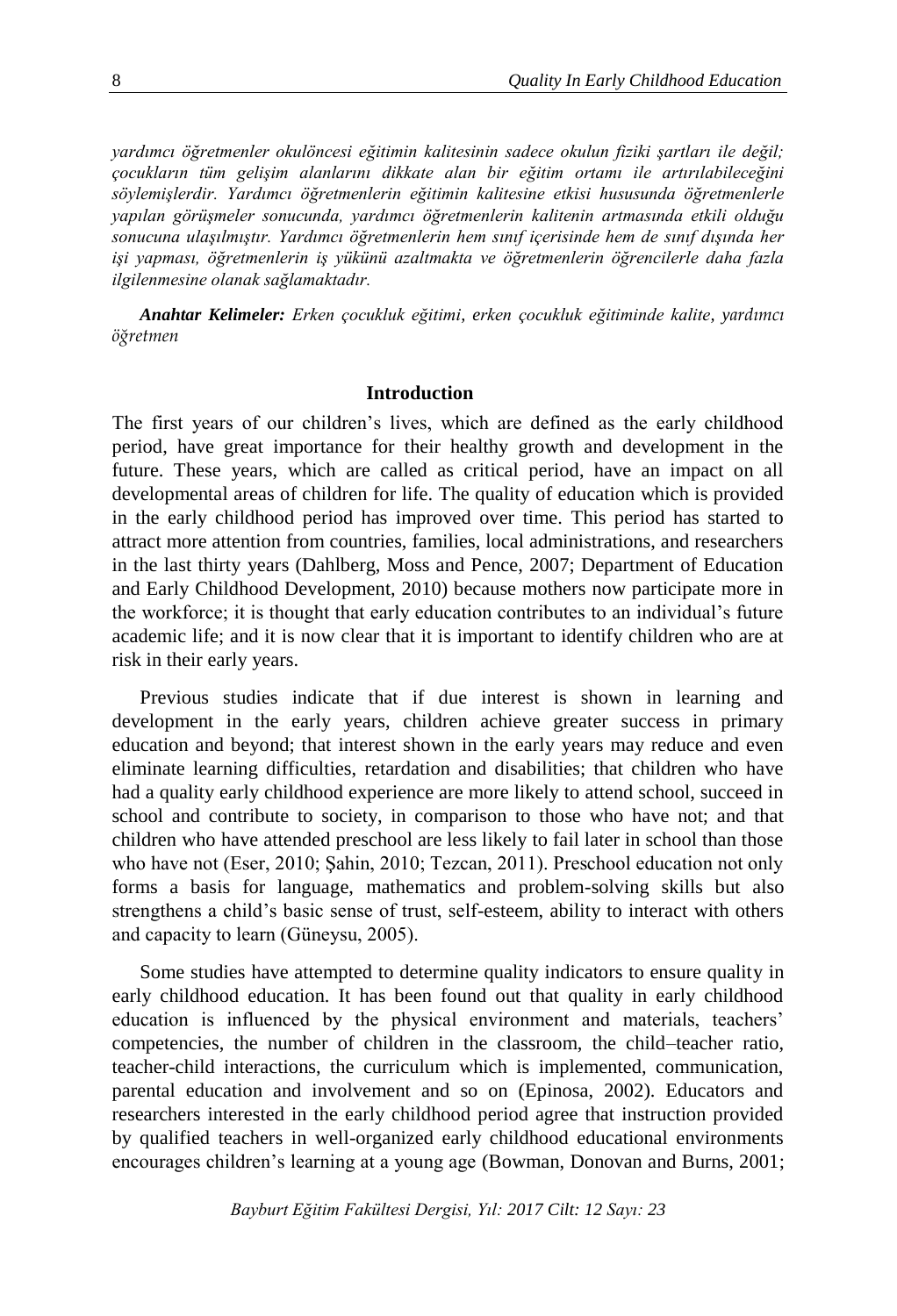Zigler, Gilliam and Jones, 2006). Presently, many children spend as much time with their teachers and other caregivers in kindergarten as they do with their parents at home. Thus, it is quite important that they have quality social relationships and experiences with teachers and other caregivers during the time in which they are at school and outside the home environment (Bryant, Burchinal Lau and Sparling, 1994).

Studies conducted in recent years indicate that families prefer that their children have well-trained teachers with a bachelor's degree who can provide the children with better quality experiences than teachers with a high school diploma or its equivalent, who can provide just an ordinary early childhood education. Studies highlighting that this rising trend in the role that quality teachers play in providing home-based early childhood education show that the teacher is actually the most important factor in providing a child with a superior education (Bassok, Fitzpatrick, Loeb and Paglayan, 2013).

A well-trained teacher is better able to provide children with services that are suitable for their developmental periods, better understands the needs of children, meets their needs more professionally in a shorter period of time (Burchinal, Cryer, Clifford and Howes, 2002; Early and Winton, 2001) and has fewer difficulties in relating to family members during home-based trainings in comparison to a teacher who has a lower level of education. The provision of quality early childhood education by well-trained teachers allows children, especially those living in socioeconomically disadvantaged communities, to receive higher quality school preparation and early childhood education. Quality teachers enable such disadvantaged children to have an effective and consistent cognitive, social and emotional development on par with that of their peers (Loeb, Fuller, Kagan and Carrol, 2004). The establishment of a supportive early childhood educational environment that is based on favourable conditions depends on the competencies of the teacher. To have the necessary competencies, teachers must at a minimum receive excellent education and graduation from the faculty of education of a university (Whitebook, 2003).

A well-trained team can provide excellent preschool education for children. Although the related literature contains studies focusing on teachers' competencies and educational levels as they concern a quality early childhood education (Barnet, 2003; Early et al., 2006; LoCasale-Crouch et al., 2007), the number of studies addressing the competencies that assistant teachers must have to take part in outstanding education teams is quite limited.

Classroom/teacher assistants, who are also called qualified instructors, classroom mothers or care-giving mothers, are defined as educational personnel who work with students and who are under the supervision of teachers in the classroom. Assistant teachers have many duties such as preparing educational activities with teachers, dealing with children in group work one to one and helping with the care of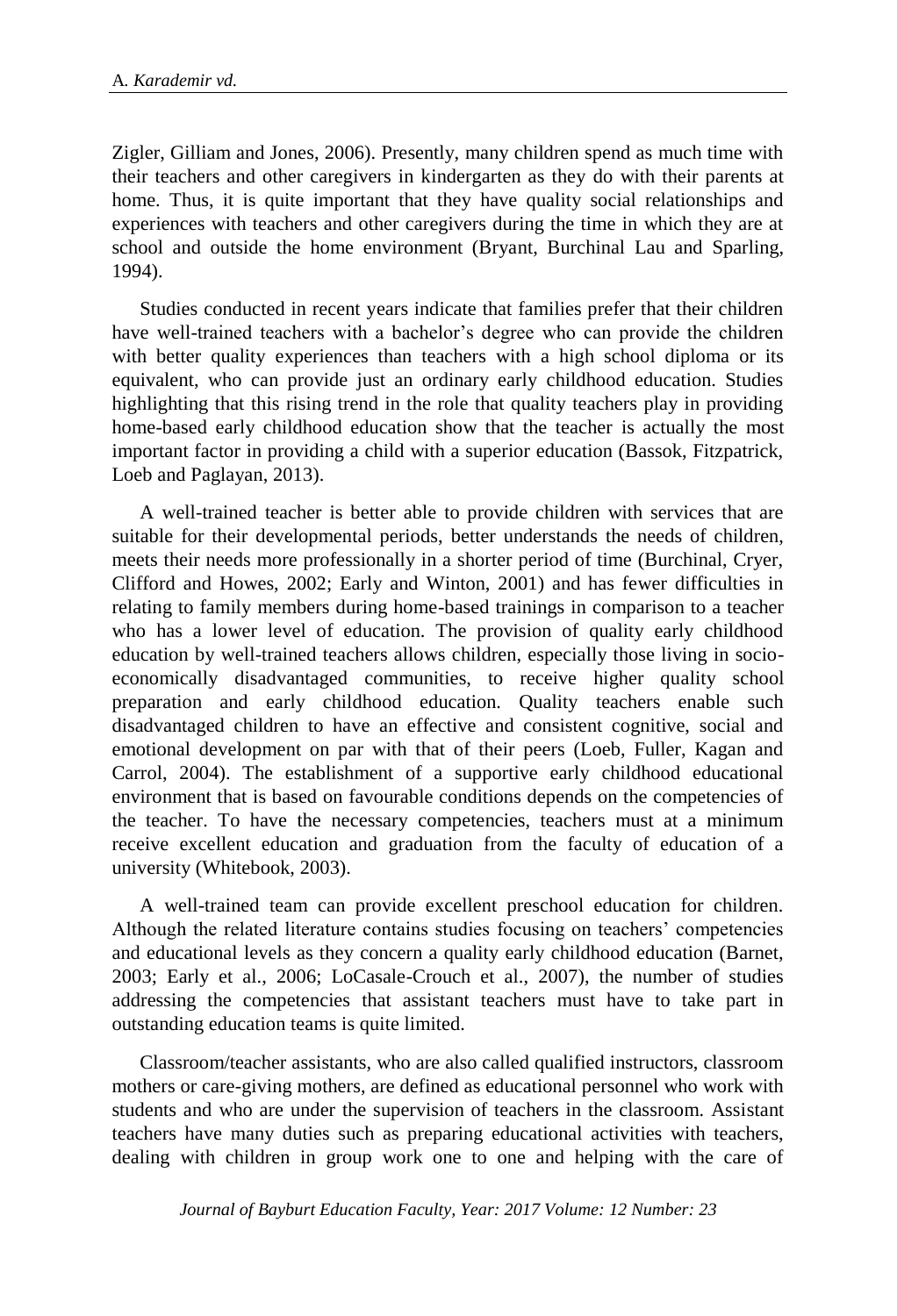children. It is clear that researchers and administrators do not place an emphasis on the educational background which assistant teachers need to have in fulfilling their many duties in the classroom. According to the Regulation on Preschool Education Institutions in Turkey, schools have no obligation to employ staff to help teachers in preschool institutions. Assistant teachers, who reduce teachers' workload and help them with care services, are employed in many countries. For example, in the United States, almost all schools employ an assistant teacher, and even more than one may be employed, when necessary, depending on the number of children in the classroom (Sosinsky and Gilliam, 2011).

In a study on assistant teachers conducted by the department of finance of a region in Virginia, United States, teachers and school administrators stated that they could not imagine classrooms without assistant teachers, and that it would be very difficult to manage classrooms if it were not for them. Another important and remarkable finding of the study was that no early childhood education classroom can be considered secure and functional without an assistant teacher. As children in the early childhood period should never be left alone, it can be said that assistant teachers stand as a guarantee of their security (Arlington Public Schools, 2005).

### **The Aim of the Study**

This study aims to determine quality in preschool education, the influence of assistant teachers on quality and the impact of quality on education from the perspective of teachers and assistant teachers (classroom mothers/elder sisters/assistants) who work at independent kindergartens affiliated with the Eskişehir Provincial Directorate of National Education.

To this end, an attempt is made to answer the following questions:

- 1. How is quality defined by teachers and assistant teachers working at official independent kindergartens that are one type of preschool education institutions?
- 2. What constitutes quality?
- 3. Who are assistant teachers (classroom mothers/elder sisters/assistants)?
- 4. What do preschool teachers expect from assistant teachers (classroom mothers/elder sisters/assistants)?
- 5. Do assistant teachers (classroom mothers/elder sisters/assistants) have any influence on quality? If so, why?
- 6. What effect does the availability of an assistant teacher (classroom mother/elder sister/assistant) in the classroom have on educational services?

### **Method**

The survey model was employed in this study, which aims to determine the views of teachers and assistant teachers (classroom mothers/elder sisters/assistants) who work at independent kindergartens affiliated with the Ministry of National Education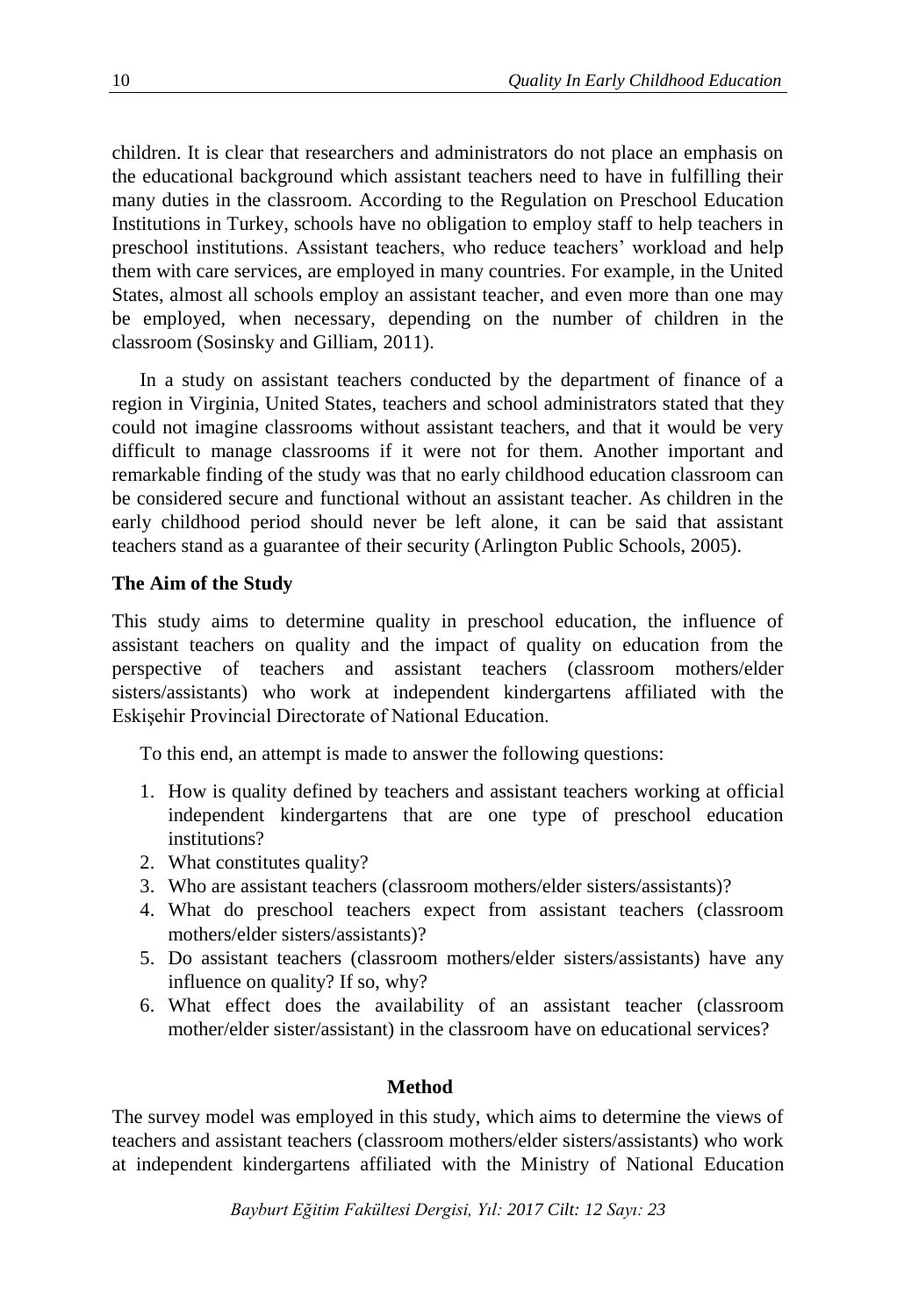concerning quality in preschool education and the influence of assistant teachers on quality, as well as their stereotypical judgments. The phenomenological design, which is a qualitative research method and design, was used to achieve the general purpose of the study.

The kindergartens from which the participants were selected were from the Uluönder Educational Zone and the Ertuğrul Gazi Educational Zone, and were chosen through criterion sampling in accordance with the qualitative research paradigm. The researchers conducted interviews with 12 people, consisting of six kindergarten teachers who worked at two schools (three from each kindergarten) in different educational zones, and six assistant teachers who worked with these teachers (three from each kindergarten). The criterion was to be working with an assistant teacher in the classroom in the 2014–2015 academic year.

### **Data Collection Tools**

The The Teacher Interview Form and the Assistant Teacher Interview Form, which were developed by the researchers, were used for collecting data. The researchers tested whether or not the interview questions were clear and comprehensible by conducting an interview with a pre-service teacher. Based on the feedback of experts and discussions with them, the wording of two incomprehensible questions in both interview forms was revised. In addition, two questions were added to the Teacher Interview Form, and three questions were added to the Assistant Teacher Interview Form in accordance with the aim of the study.

The researchers were available at the schools at which the interviews would be conducted on the dates of the appointments scheduled by the teachers and the assistant teachers. Then they conducted the interviews. The interviews were conducted between 14 and 16 May 2014 at the times determined beforehand. Each interview took almost 40 mins.

### **Analysis of Data**

The inductive data analysis technique was employed to analyse the research data. Inductive analysis can be defined as a method of dividing the data obtained from participants via interviews into categories through coding to understand the symbolic world of the group and forming themes and sub-themes by revealing the relations between these categories (Patton, 2002, p. 112). Linking together the emerging themes, making sense of them and making prospective predictions about them are included in the comments to be made by the researchers (Yıldırım and Şimşek, 2011, p. 224).

In the present study, the researchers coded using QSR-Nvivo 8. All views likely to provide an answer to the research question were combined under the same code. Sub-themes and themes were created through coding. After the themes and the sub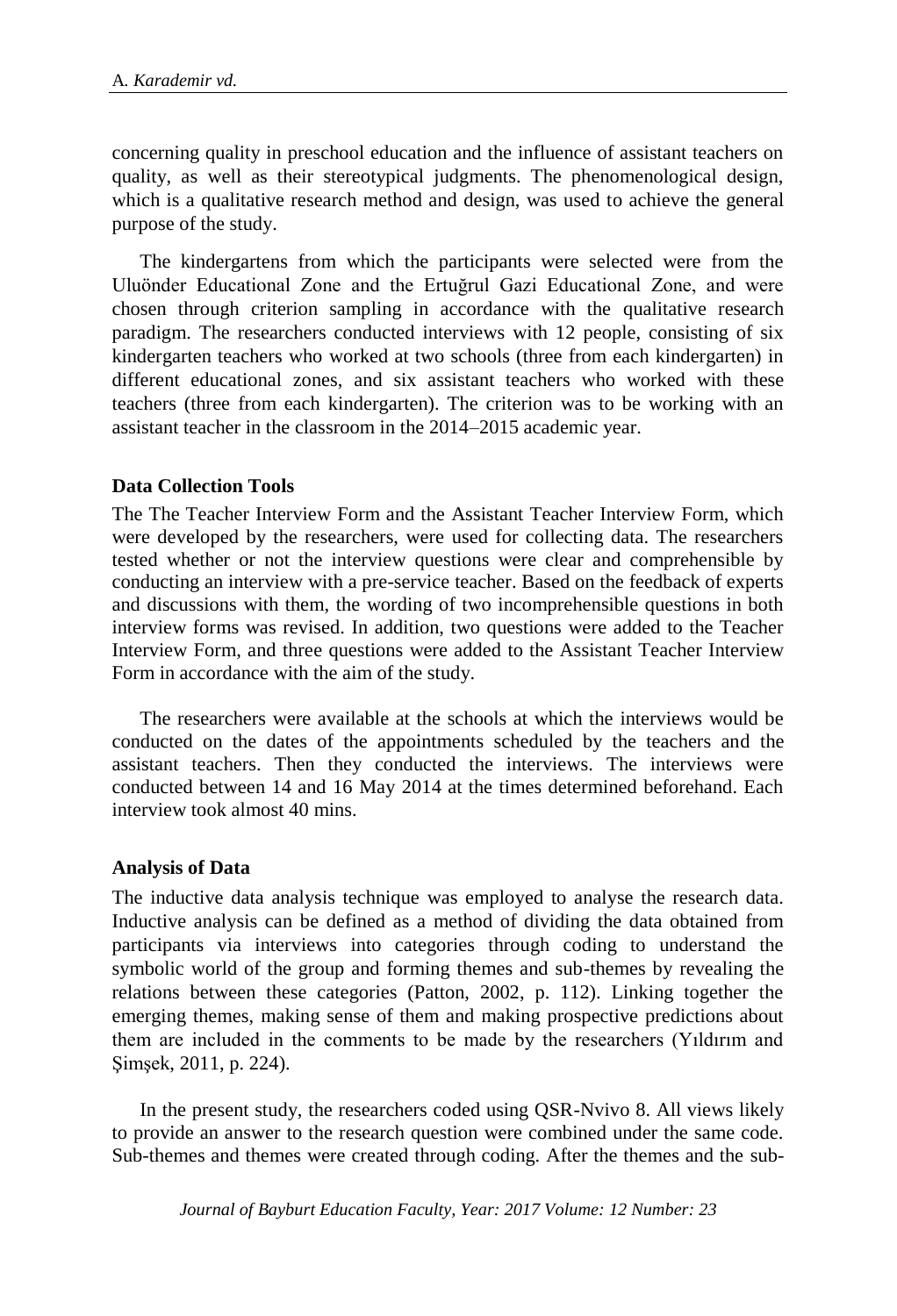themes had been formed, they were all reviewed again, and those considered to be associated with one another were combined. Before researchers finalized the themes and the sub-themes, they read the excerpts included in the themes, sub-themes and codes, thereby checking the conformity of each interview excerpt with the relevant code, sub-theme and theme.

#### **Findings**

This section presents the findings obtained from the semi-structured interviews with the participating teachers and assistant teachers from the two official independent kindergartens, and the interpretations of such findings.



*Figure 1.* Themes and sub-themes obtained from interviews

Figure 1 presents the findings obtained from the interviews with the preschool teachers and assistant teachers in themes and sub-themes. This section first provides the findings concerning the definition of quality. Then, the findings are given under two main titles, which are also the two main themes: constituents of quality and effects on education.

#### **Findings concerning the definition of quality**

In this section, an attempt is made to answer the question 'how do kindergarten teachers and assistant teachers define quality?' Thus, the findings obtained from the semi-structured interviews are interpreted. First, the views of the teachers and the assistant teachers are provided. Then a comparison is made between their views.

The results of analysis of the interviews with the teachers show that the subthemes concerning the definition of quality are making progress in all fields;

*Bayburt Eğitim Fakültesi Dergisi, Yıl: 2017 Cilt: 12 Sayı: 23*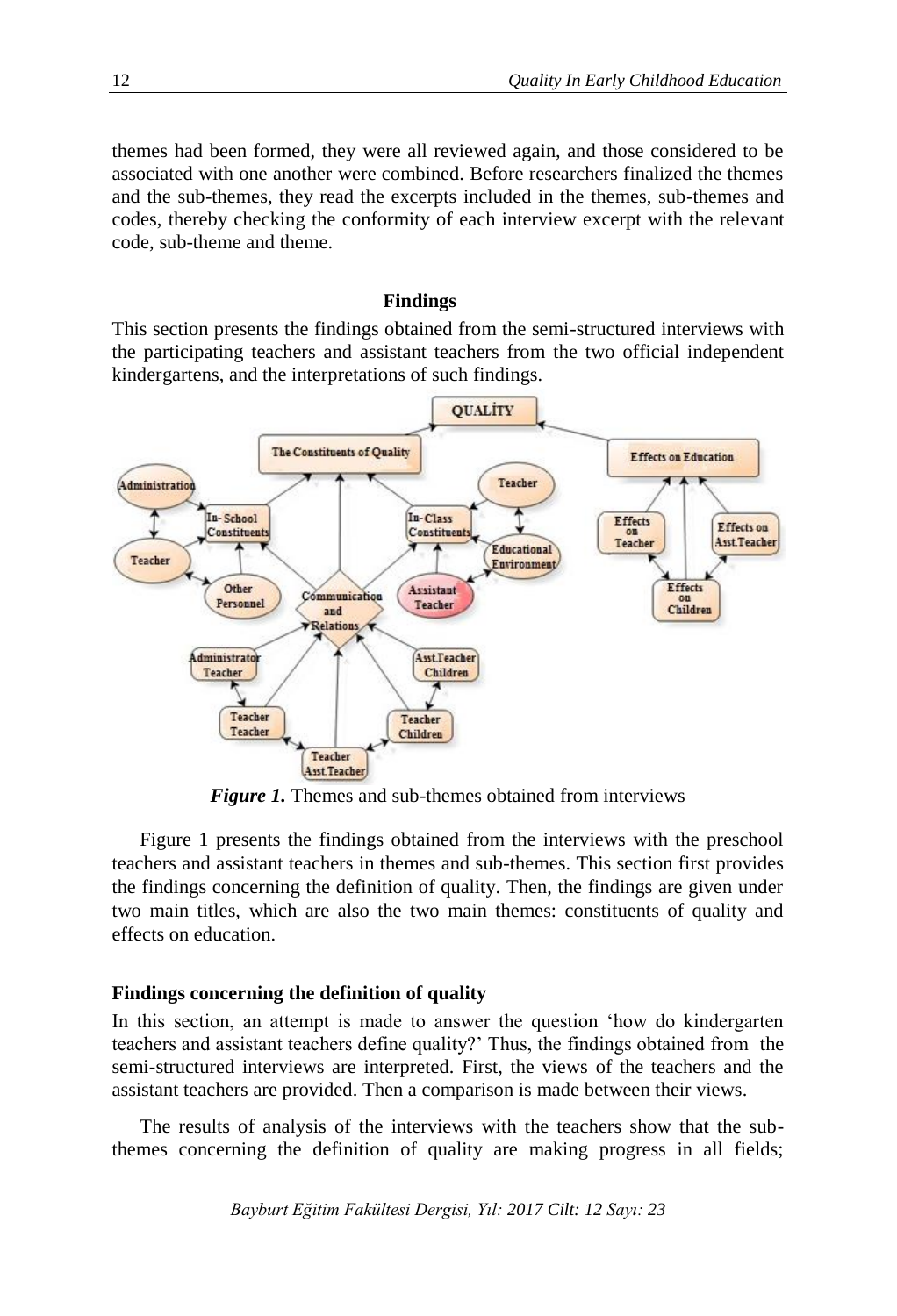developing a positive attitude towards learning; ensuring closeness to life and nature; fulfilling parents' expectations; being child-centred; and providing education according to children's needs, interests and developmental characteristics. Most of the teachers who were asked what quality meant to them answered the question by considering the needs and the developmental characteristics of children and associated quality with the instruction that is provided.

Teacher Ayşe believes that the preschool education period is the most important educational stage; also, people have started to appreciate its value just recently and that many factors should coexist to ensure quality in preschool educational institutions. She expressed her views as follows:

As is known, preschool is the most important educational stage. I think it has been understood more recently. In my opinion, there are many factors that constitute quality. I think physical conditions, teachers and parents are important factors that have an influence on quality. Anything that enables children to receive good education can be called a part of quality. As I have said, the goodness of a school's infrastructure, the completeness of materials, teachers' having enough equipment and making the best use of materials, and warm and child-centred relationships between parents and teachers contribute towards quality. Indeed, doing whatever is needed to achieve the desired education constitutes quality.

Teacher Yasemin thinks that quality is directly proportional to the education provided; also, children's needs such as acting, expressing their opinions, discovering and being creative should be met and finally the quality of the instruction provided is more important than the quality of the physical environment. She delivered her views as follows:

Quality in preschool education is directly proportional to the suitability of the educational environment provided for children based on their needs, interests and characteristics based on their ages. In addition, the offering of such an educational environment to children by educators is quite important. Preschool education has poor quality regardless of the quality of the physical conditions available if it is provided in an environment in which children cannot act freely, cannot express their opinions, do not know nature, have limited opportunities to discover and become socialized, do not have a chance to improve their creativity and cannot become independent.

The results of analysis of the interviews with the assistant teachers show that the sub-themes concerning the definition of quality are how good the physical environment is, opportunity to learn by having fun, a good education and suitability for children's developmental level. The assistant teachers who were asked what quality meant to them associated it with the physical condition of the environment and with learning by having fun.

Assistant teacher Sibel believes that quality education is directly proportional to the physical conditions (i.e. features of the educational environment) and the richness of learning materials. As she stated,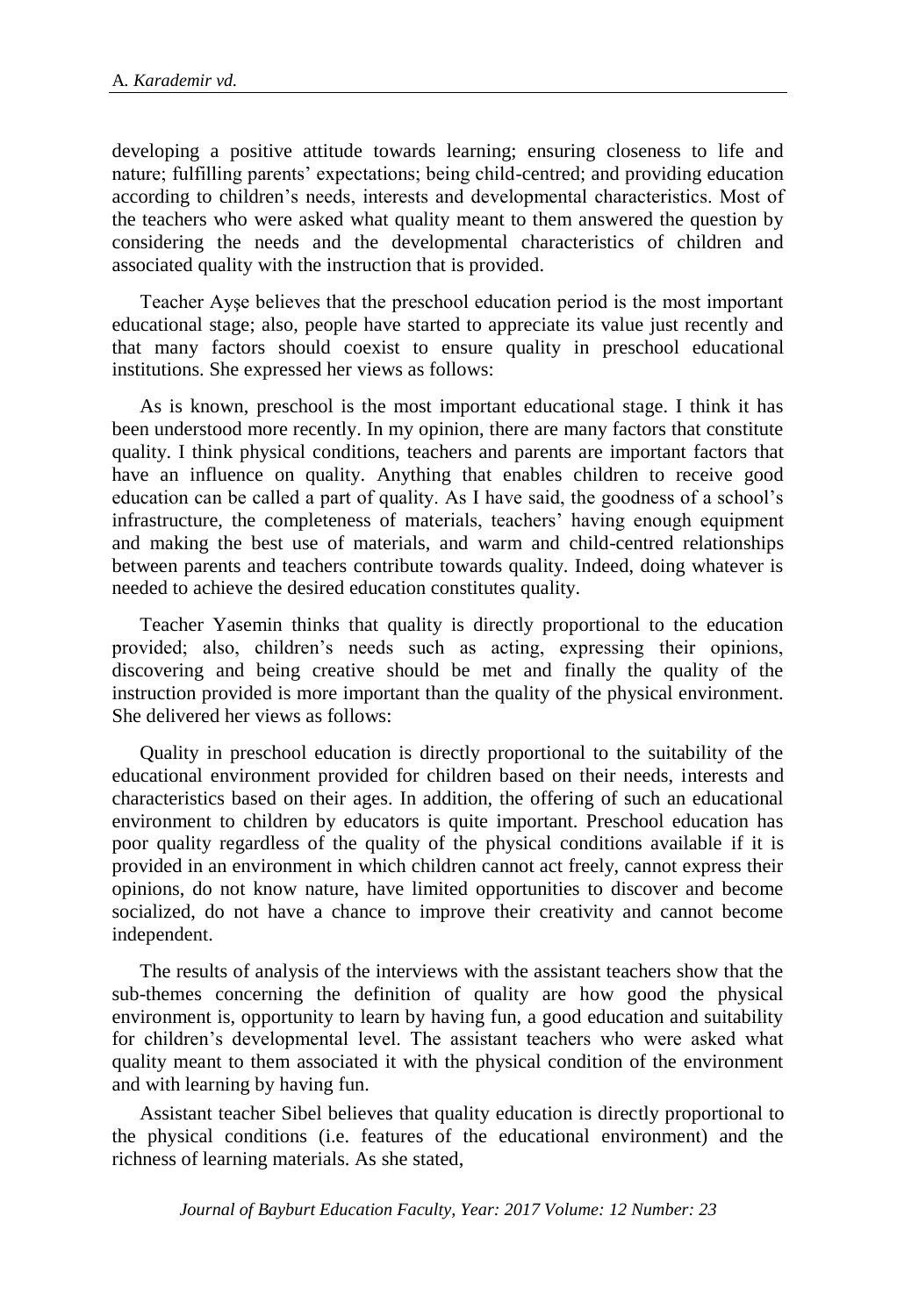In my opinion, the physical environment and learning materials are in direct proportion to a quality preschool education. The more effectively teachers and assistant teachers use the available rich environment, the higher is the quality education provided. By this means, children receive good quality education.

Assistant teacher Ayşa thinks that education should be suitable for children's developmental level; also, children can learn only through experiencing enjoyable instruction and finally quality education has a long-term effect on children. She expressed her views as follows:

In my opinion, children can learn only when they have fun. If we talk about quality, then it means that we want children to learn. Quality education can be achieved only if we can provide the education suitable for children's developmental levels by making them enjoy themselves. Here we have a big responsibility.

Some participants, however, considered quality preschool education to be based on all the developmental areas of children, whether or not they have a positive attitude towards learning and whether or not parents' expectations are fulfilled. Teacher Senem delivered her views on this matter, stating that 'quality in preschool education means enabling children to grow in all developmental areas, endearing school and teachers to them and enabling them to have a positive attitude towards learning'. In contrast, assistant teacher Ceren believes that trying to fulfil parents' expectations is necessary for quality instruction. She stated her views on this subject as follows: 'because parents want their children to receive quality education, fulfilling parents' expectations can be part of quality too'.

When the findings obtained from the interviews are considered together, it is clear that both the teachers and the assistant teachers placed great emphasis on the idea that quality education can be achieved if all of children's developmental areas are considered; that preschool education is critical because it forms the basis of children's future educational lives; that quality education can occur only in an environment in which children act, think and speak freely, have a chance to know and discover nature, are encouraged to become socialized, are capable of displaying and improving their creativity and, most importantly, feel themselves to be independent; in addition, only having good physical conditions does not assure a quality education.

#### **Findings Concerning the Constituents of Quality**

In this section, an attempt is made to answer the question 'what do kindergarten and assistant teachers think are the constituents of quality?' The results of analysis of the interviews with the teachers and the assistant teachers show that the sub-themes concerning the constituents of quality are, in general, in-school constituents and inclass constituents. While in-school constituents include administration, teacher, other personnel and communication and relationships, in-class constituents include teacher, educational environment, assistant teacher and communication and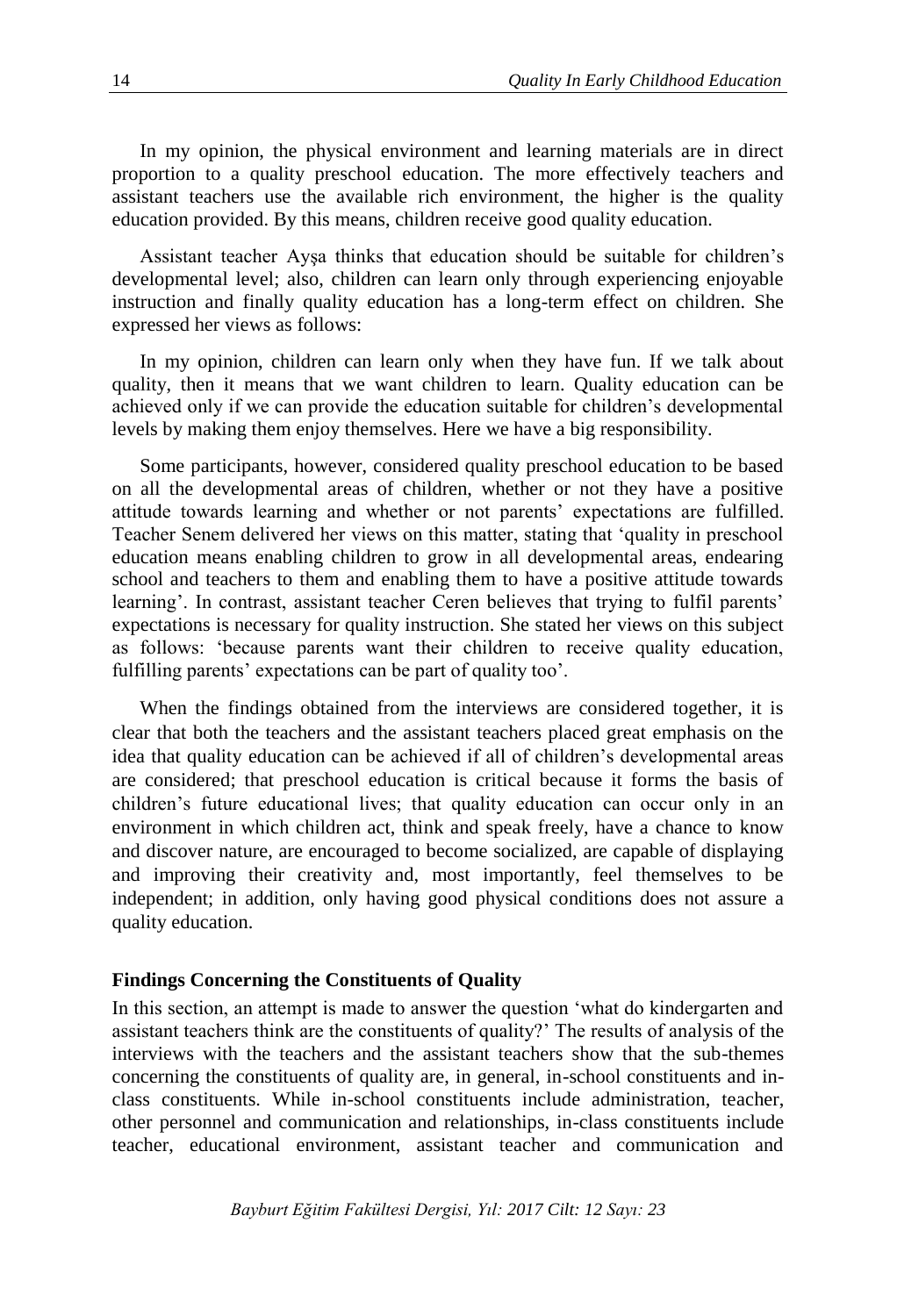relationships. All of the teachers who were asked about the constituents of quality answered the question by considering the school as a whole and then expressed their views about in-class constituents. In presenting the findings in this section, first, inschool constituents are given, then in-class constituents are given and finally, these constituents are interpreted along with the sub-themes of communication and relationships.

Teacher Hatice thinks that quality preschool education requires an excellent school administration in the first place and that the attitudes of the administration have an impact on the attitudes and the behaviours of other people who work at the school, on the educational approaches adopted and on the classroom. She expressed her views as follows:

If you want to know about quality at a school, you should look at the administration in the first place. The most important constituent of quality is the administration, which is followed by teachers and other personnel. This is because, it is administrators who must know all personnel (i.e. teachers and assistant teachers); who must eliminate all problems related to the physical environment, if any; who affect the way we have relationships with other personnel and other teachers and who even have an indirect influence on the efficiency of classroom practices and activities. Heads of schools lead others. If you have an empathetic administrator who is open to improvement, you become happy and do your work intimately and productively. Otherwise, you do not even want to go to work.

Teacher Derya, who is from another school, but has similar views, expressed her opinion: 'I think the administration comes first. The quality of administrators is the primary factor. It is followed by the quality of teachers, school personnel (i.e. assistant teachers), servants who work as a cleaner, as a cook and school equipment respectively'.

Teacher Yasemin stated her views about administrators and teachers, who are the constituents of quality, as follows:

Experienced administrators who have received training in educational administration… Teachers who have graduated from a 4-year preschool teaching department, improve themselves and are open to new educational approaches… Educational environments set up in accordance with children's characteristics (i.e. physical, social and emotional characteristics)… Assistant personnel who have graduated from the child development branch of a vocational high school at least and have been trained to provide children with appropriate assistance in any matter… The most important ones are administrators and teachers. This is because the former lead their institutions and are responsible for everything, and the latter are responsible for the instruction provided in the classroom and are supposed to provide a quality education. All in all, teachers who directly interact with children are responsible for the quality of education.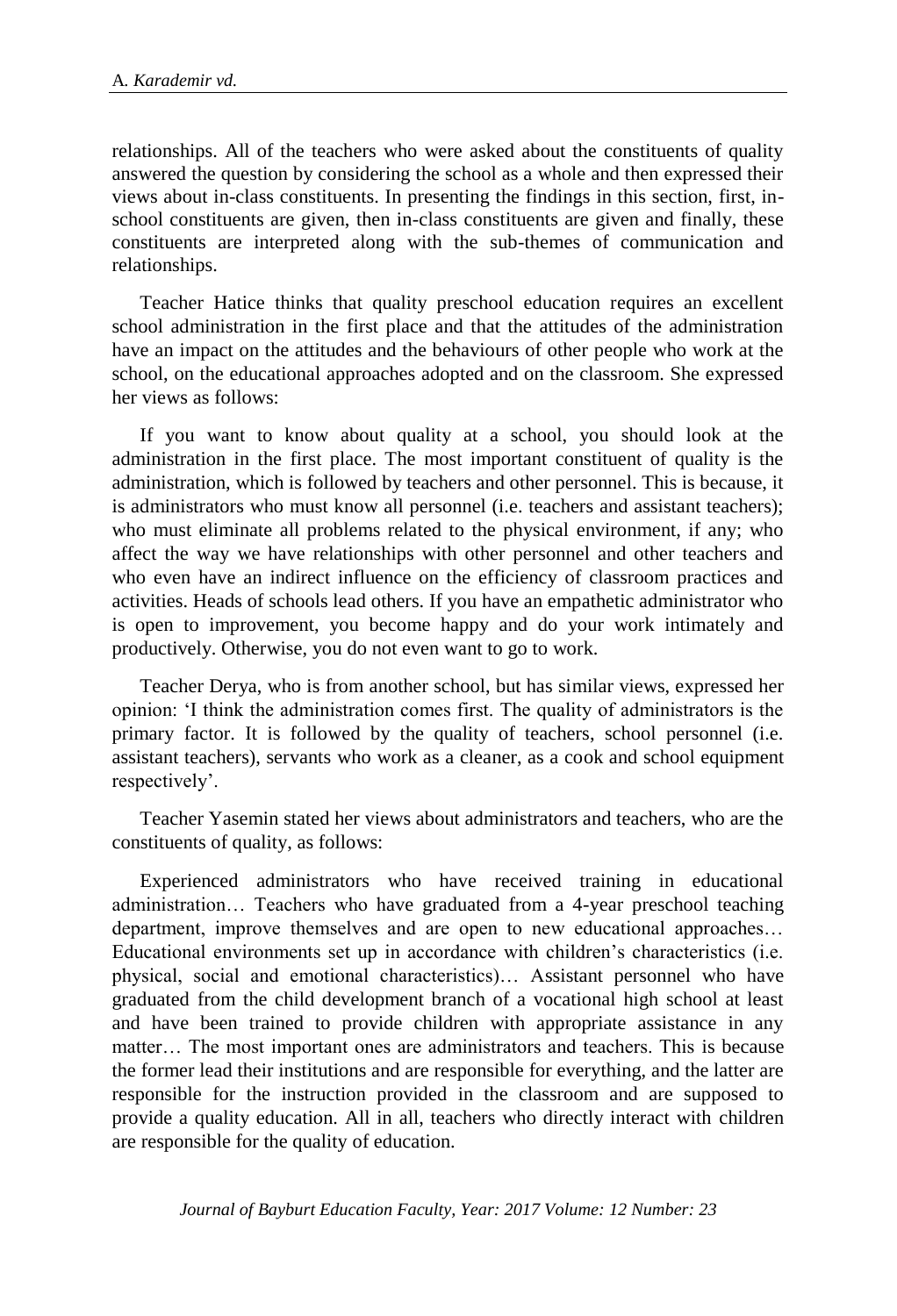Some teachers believe that the school is a whole and that even the personnel who are responsible for cleaning and other work are important for providing a good quality learning environment. Teacher Mehtap expressed her views on this subject, saying,

Indeed, the school is a whole. Quality is closely associated with how this whole works in a coordinated and orderly fashion. The more orderly and intimate relationships are between all members of the school from school administrators to cleaning personnel, the higher quality education is provided. Everything is a chain here. That is, everybody affects one another.

The teachers put forward some in-class constituents of quality besides in-school constituents. Teacher Ayşe, who regards the school as a whole in general, delivered her views on teachers, who are one of the in-class constituents, as follows: 'When we consider the classroom, it is firstly teachers who are responsible for quality. We can achieve the intended education only if we use time, space and materials effectively and productively. We are supposed to be skilful in this matter. Thus, teachers are very important for quality'. Teacher Senem, her colleague, also spoke on this subject: 'Teachers are the people who try to use whatever they have for quality and are educated enough for that. If a teacher has developed him/herself, he/she can meet the needs of children qualitatively based on specified qualities by working productively'.

Teacher Hatice believes that quality is closely associated with teachers, but that the educational environment and materials are also important in providing quality instruction. She stated her views as follows:

It is firstly teachers who are important for quality education in the classroom. I think the materials to be used and the classroom environment are also influential. The classroom should be full of rich stimuli for children's development. It may be disorderly in itself, but it should be orderly for the children. The children should be able to obtain whatever they want and should be free in this respect. Think! You should have quality paint so that you have a quality painting. In other words, the environment and what it contains are important.

Some teachers think that the availability of an assistant teacher, in addition to the teacher and the educational environment, is important for quality. Teacher Derya said on this subject, 'having an assistant enables me to deal with the children more, increases the amount of time I allocate for them individually and allows me to meet some of their needs in a timely fashion. Indeed, quality means the effective use of time and practices. Thus, I can say that assistant teachers have an influence on quality'. Teacher Mehtap spoke on this subject as follows:

There are many in-class factors that influence quality. The most important one is, as I have said before, teachers, and they are followed by assistant teachers. As you know, our classrooms are crowded. We sometimes come up short. That unavoidably affects both our productivity and quality. Thus, I feel lucky that I work with an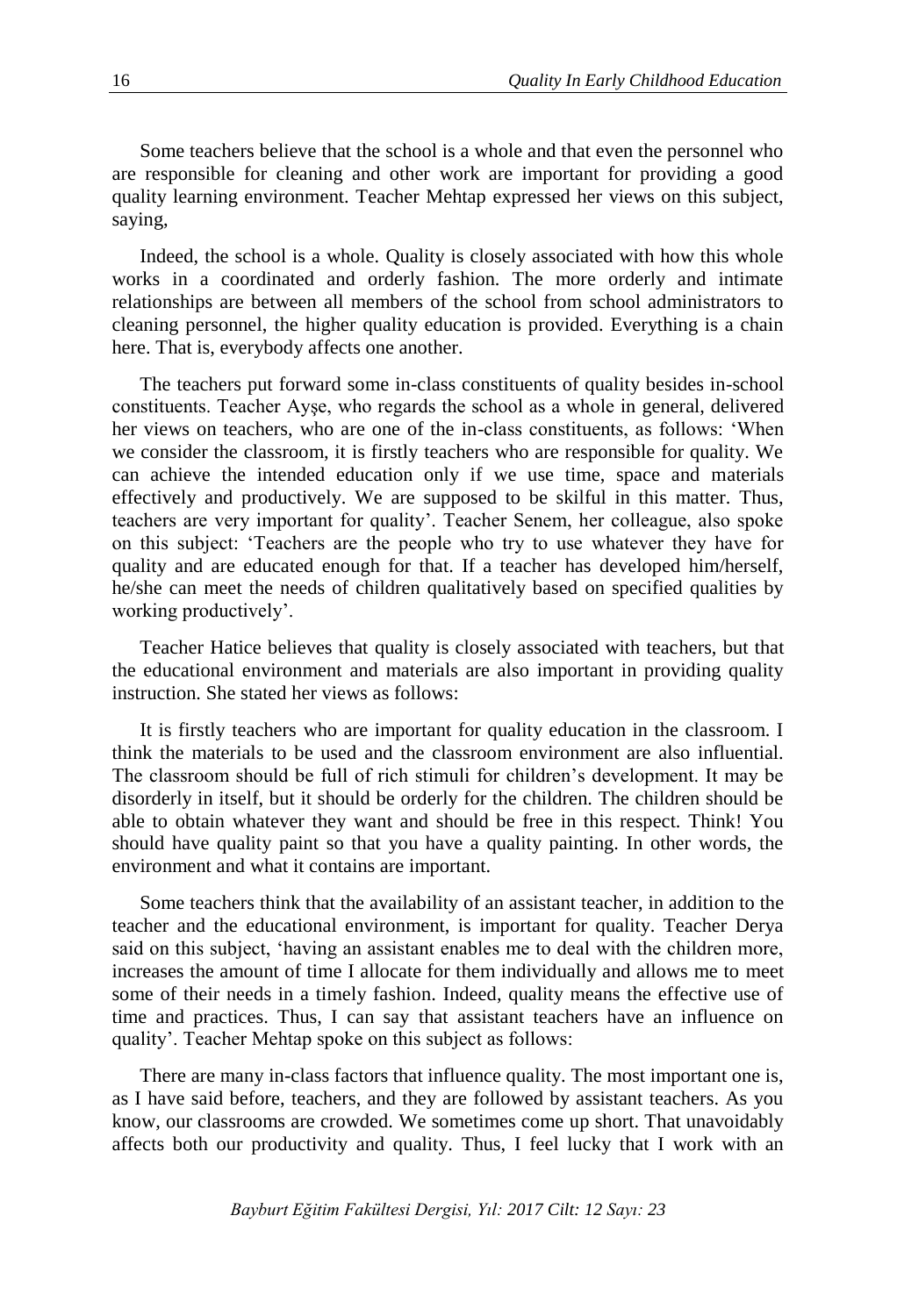assistant teacher. I can say that her existence enhances quality. I receive support from her when I do not have enough time to deal with every student. She gives me any support I need. She enables me to allocate more time for the children and allows me to conduct activities completely. By this means, I can provide quality education in accordance with students' needs.

The results of analysis of the interviews with the assistant teachers show that the sub-themes concerning the constituents of quality are mostly about in-class constituents. The themes formed based on the views of the assistant teachers are teacher, educational environment, assistant teacher and communication and relationships. Most of the assistant teachers who were asked about the constituents of quality focused on in-class constituents.

Assistant teacher Fatma thinks that teachers, who provide instruction and carry the entire responsibility for it, are important for achieving quality education. She delivered her views on this subject: 'Indeed, teachers are the cornerstone of education. Teachers must be well-qualified so that quality education is achieved. It is teachers who decide on the activities to be conducted with children'. Likewise, assistant teacher Zeynep, who works at the other kindergarten, believes that teachers play a key role in providing children with a quality education. She offered her views on this subject: 'I think teachers are the keys to providing quality education. Whatever happens at the school or whatever kind of order exists at the school, a teacher can do whatever she/he deems suitable when she/he closes the classroom door. The only leader is the teacher in the classroom. Thus, she/he is responsible for the quality of education'.

Similarly, assistant teacher Sıla, who works at the same kindergarten, thinks that the educational environment and assistant teachers, in addition to teachers, who are one of the in-class constituents, have an influence on the quality of education. She stated her views as follows:

The educational environment should be established in a way that meets the needs of children so that quality education is provided. The educational environment and materials are very important for a quality education. It is teachers who are responsible for establishing the educational environment. Teachers have an indisputable importance for the quality of education, but we should not be ignored. We try to support them in any matter. Indeed, everybody works to ensure quality here.

The results of analysis of the interviews with the teachers and the assistant teachers show that the constituents of quality fall into two categories in general: inschool and in-class. These two sub-themes mainly consist of in-school and in-class communication and relations. The findings obtained from the interviews conducted with the teachers and the assistant teachers are presented comparatively here.

The teachers regard administrators as the most important constituents of inschool quality and think that it is actually administrators who shape all the activities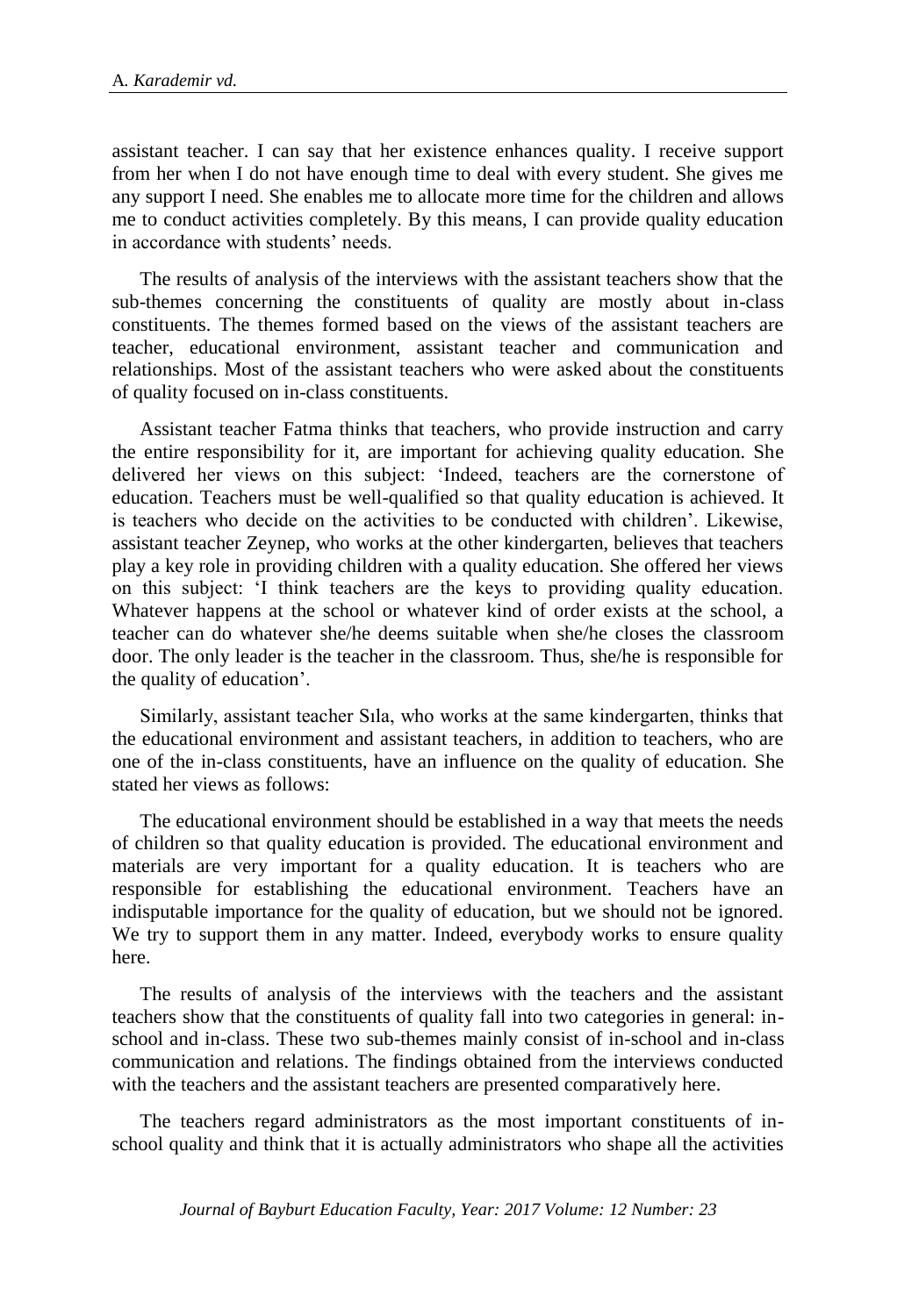and practices conducted at the school. Teacher Senem, who believes that the communication and interpersonal relations at a school contribute to student performance and productivity, expressed her views as follows: 'If we consider the school as a whole, we can see that everybody has relationships or communicates with one another in some way. If you have warm relationships that allow you to know one another, you become happy and can work productively. Otherwise, it is difficult to show the desired performance if you have problems or ambiguities in your mind'.

Teacher Mehtap, who works at another institution, believes that communication and interpersonal relations underlie everything and also have an effect on the classroom and children. She expressed her views as follows:

As I have said before, everything follows, one from the other, like links in a chain in educational institutions. It is true for communication and interpersonal relations, too. For example, an administrator communicates with a teacher. A teacher communicates with the other teachers. Teachers communicate with assistant teachers and the children. Assistant teachers communicate with the children. If you have quality relationships with your colleagues and principal, productive educational conditions come about. If you have good relations, you feel comfortable and peaceful. That has an effect on everybody, even the children. This is why I have said that there should be a ground for healthy communication as well as warm, realistic and non-artificial relationships so that productive and quality education is provided. In this way, you can achieve a so-called synergy of quality by ensuring togetherness and team spirit. Otherwise, just the opposite may occur. Then, children are affected negatively.

Some assistant teachers associated in-class communication and relations with a chain. Assistant teacher Sıla thinks that a class is like a family and that whatever takes place there has an impact on children. She stated her views as follows:

A class is like a family. The head of this family is the teacher. We are the classroom mothers, and we have children. As is known, the mother and the father should know each other well in starting a family. They should have effective communication and a good relationship. This is true for a class, too. If you want to work peacefully and educate children productively, you should have quality communication and relationships. Your relationships directly affect the children. They see you, feel you and experience you. You are already watched and taken as a model.

When the findings obtained from the interviews are considered together, it is clear that both the teachers and the assistant teachers, in regard to the constituents of quality, laid a great emphasis on preschool education institutions as a whole, from the administration to the assistant teachers and from the cleaning personnel to the educational environment. Moreover, the participants highlighted that interpersonal relations based on healthy communication are among the fundamental constituents of quality. The healthier and more continuous the communication, the stronger and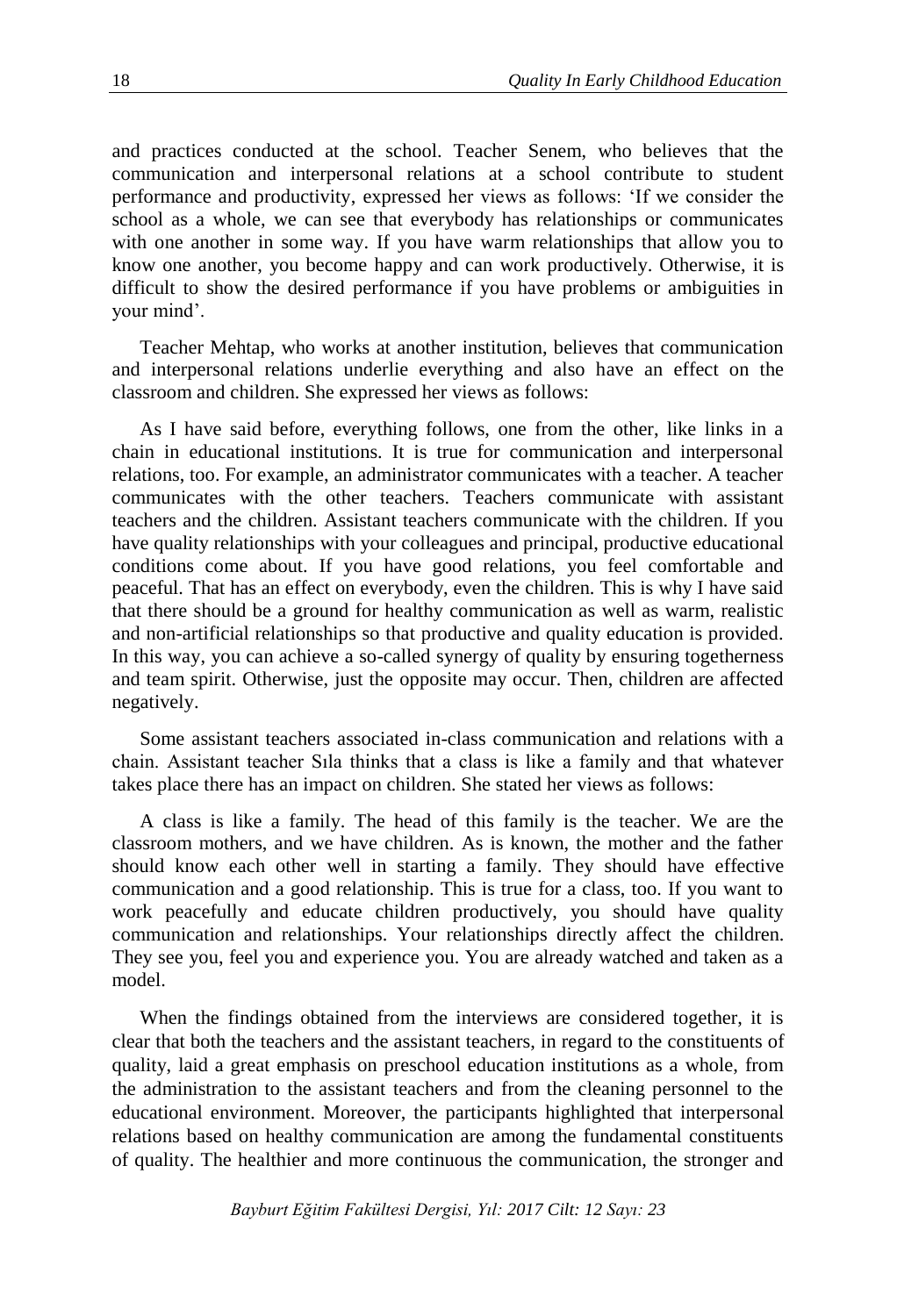warmer relations are. Quality relationships promote the formation of in-house togetherness and team spirit. Such a peaceful work environment provided by team spirit influences the class and enables children to receive a quality and productive education. However, if the environment lacks these elements, it can have a negative impact on relationships and the classroom environment, as stated by the participants.

# **Findings Concerning Assistant Teachers**

Findings concerning classroom mothers/elder sisters/assistants are presented in more detail in comparison to other findings for the sake of the research purposes. In this section, an attempt is made to answer the question "who do kindergarten teachers and assistant teachers think that classroom mothers/elder sisters/assistants are?" The results of analysis of the interviews with the teachers and the assistant teachers show that the sub-themes concerning the definition of classroom mothers/elder sisters/assistants are cleanliness and order, supporting in activities, self-care, supporting children, and not teachers. Most of the teachers who were asked what classroom mothers/elder sisters/assistants meant to them touched on self-care skills and cleanliness and order.

Teacher Ayşe thinks that classroom mothers/elder sisters/assistants help teachers especially with cleanliness and order and take their place when they are not in the classroom. Teacher Ayşe spoke as follows:

To me, they are the people who help teachers when requested and deal with children one to one when required. That is, they provide assistance especially in cleaning and care works. They can take our place when we are outside the classroom. For example, when we have a meeting, we compulsorily leave the classes to them. Of course I am talking about the existing classes. As I have said, they can even head the class like a teacher. They help us and take charge in the smooth continuance of the educational process.

Teacher Derya, who works at another institution, but has similar views, said, "They are the personnel from whom I receive support especially in self-care skills. In other words, they help children during activities or when they need to use the toilet and make an effort to prevent any accident." Teacher Hatice, on the other hand, believes that classroom mothers/elder sisters/assistants are not teachers. She expressed her views as follows:

We may sometimes have affairs to deal with outside the classroom. For example, administration may call us, or we may have a meeting with parents. In such cases, they head children and support us based on our instructions. They are not teachers. They are just responsible for assisting teachers and providing any support requested.

There are similarities between the teachers' and the assistant teachers' definitions of classroom mothers/elder sisters/assistants. Assistant teacher Ceren defined her job as follows: "We are the people who help children with anything. We can help in self-care or activities…" Assistant teacher Zeynep, her colleague, on the other hand,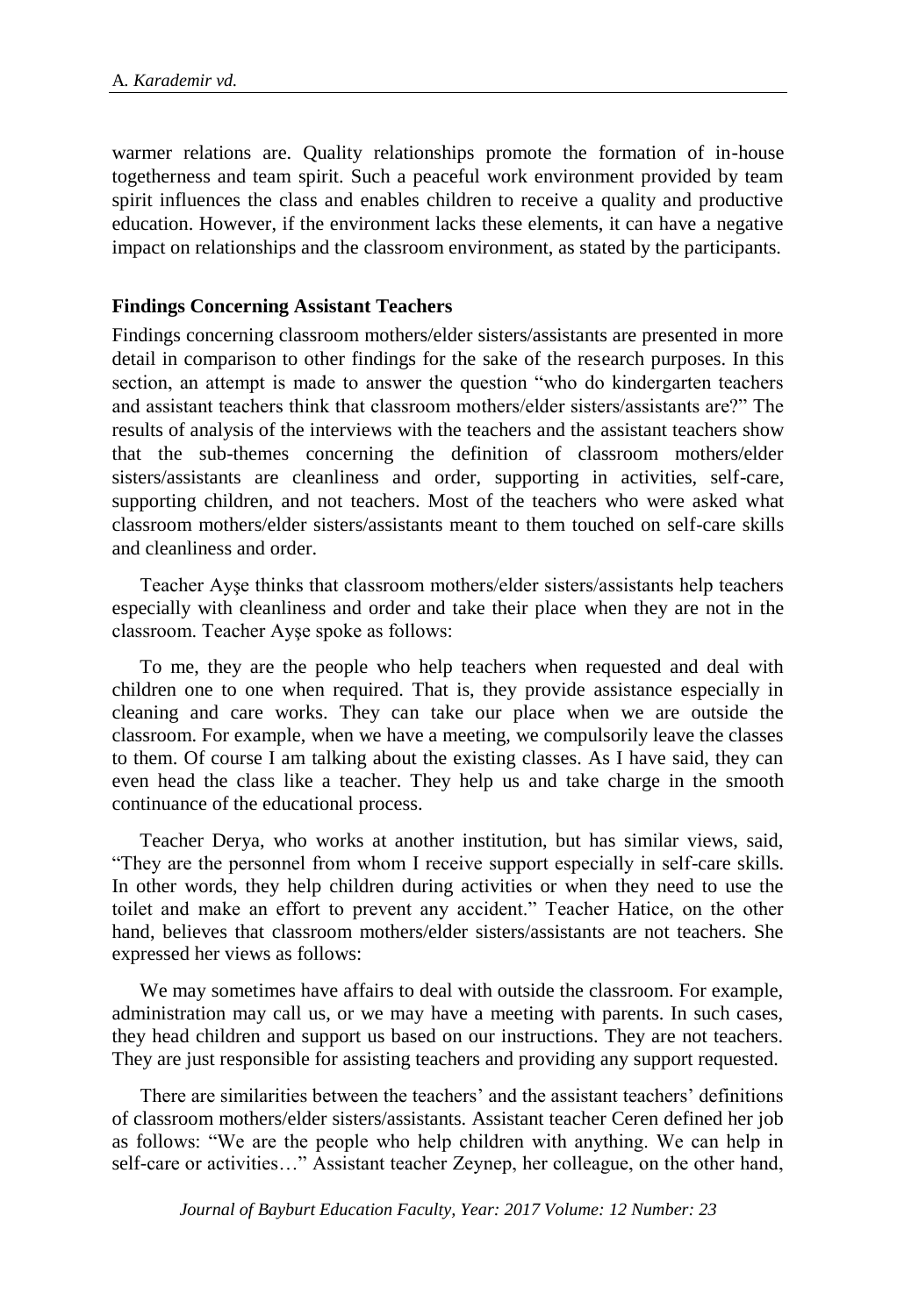remarked, "I'm officially here to help children with self-care skills. In this respect, I'm the person who helps the teacher."

In this section, an attempt is made to answer the question, "What kind of characteristics do you want classroom mothers/elder sisters/assistants to have?" The results of analysis of the interviews with the teachers and the assistant teachers show that the sub-themes concerning the characteristics to be held by classroom mothers/elder sisters/assistants are having received required education (knowing developmental characteristics and needs), knowing how to cooperate, capable of communicating well, fair, patient, understanding, smiling, and capable of generating practical solutions.

Teacher Senem delivered her views about the characteristics to be held by assistants as follows: "They directly interact with children. For that reason, they must communicate with children and the teacher well, speak Turkish well, be capable of cooperating with the teacher and generating practical solutions in face of problems, and be fair to children." Teacher Yasemin, her colleague from a different school, thinks that assistants with whom she works together in the classroom must be meticulous and clean. She also complains that their opinions are not asked during the recruitment of assistants and claims that assistants must be employed based on certain criteria. She stated her views as follows:

As I have said before, when required, these people deal with children one to one and closely. This being the case, it is firstly very important that they love children. In addition, they must be meticulous about hygiene and cleanliness. I know that parents request assistant teachers from school administration for their children, especially for small children upon the recommendation of teachers. Because children are young in age, hygiene is very important for us. If possible, individuals knowledgeable about children's developmental characteristics should be employed. Our opinions are not asked on this subject. If it is administrators who decide on assistant teachers, they should take into account these criteria. This is because; we unfortunately hear from some schools that some incompetent assistant teachers are employed without requiring any criteria just because they are the acquaintances of some influential people.

The assistant teachers have similar views as the teachers in regard to the characteristics to be held. Assistant teacher Fatma remarked on this subject, "If you do this job, you are expected to have a strong love for children. In addition, you must be patient. It isn't easy to deal with so many children. On the other hand, you must always be smiling no matter what happens. This is because; you are in close relations with children and may affect them negatively otherwise." The assistant teacher Ayça, her colleague, spoke as follows: "We are expected to be knowledgeable and experienced in this field. That is, we must have a good knowledge of the developmental characteristics and needs of children. If you have it, you have an understanding attitude towards children. In this way, you fulfill one of the expectations from you."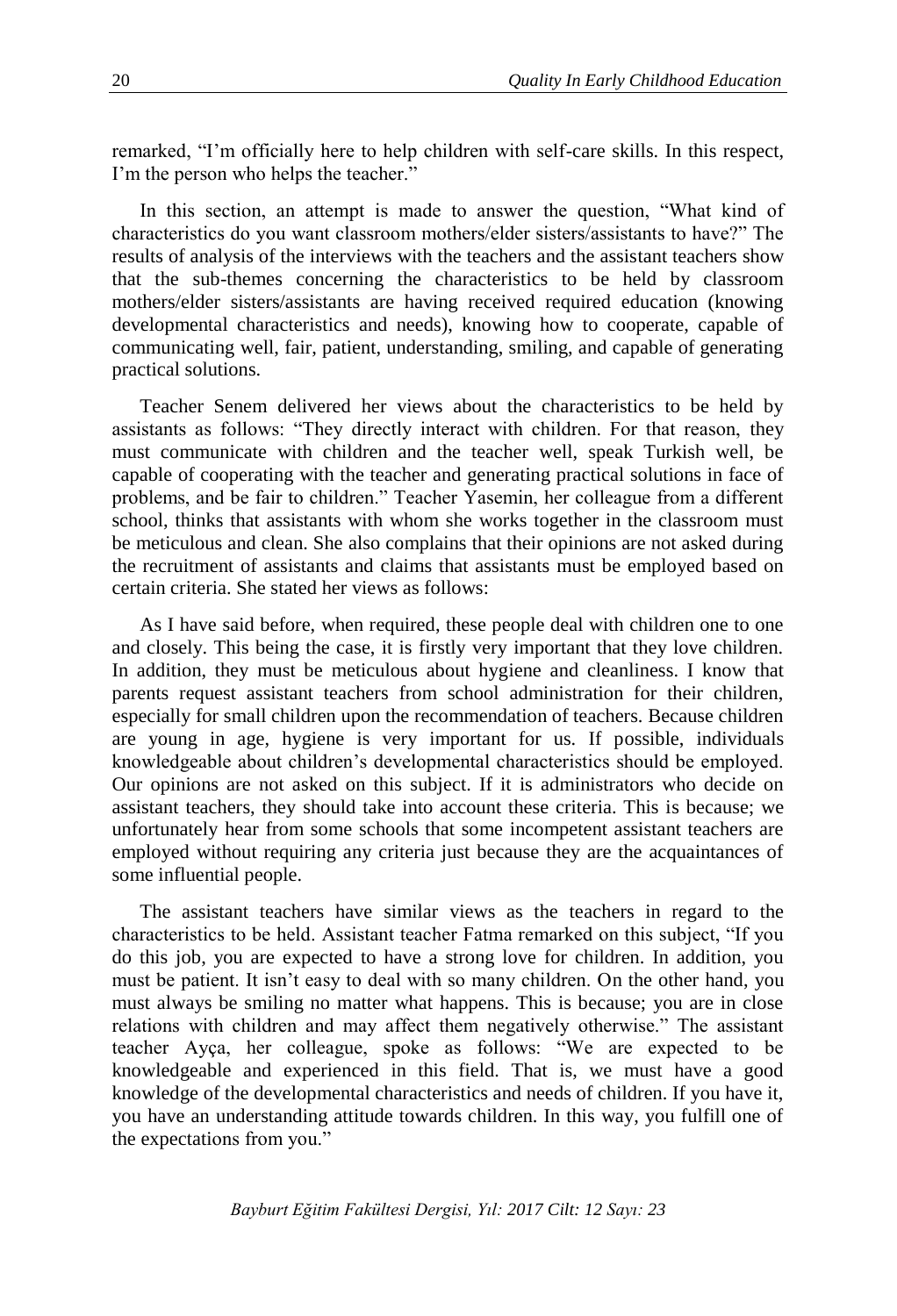In this section, an attempt is made to answer the question, "Are assistant teachers needed in preschool education? If so, why?" The results of analysis of the interviews with the teachers and the assistant teachers show that the sub-themes concerning why assistant teachers are needed are overcrowded classrooms, teachers' coming short, quality education, preventing possible accidents, complete achievement of self-care skills, and parents' request.

Teacher Derya explained the reasons for needing assistant teachers as follows: "We come short in the overcrowded classrooms. In addition, individual time allocated for children must be used in the best way. We can achieve it only when assistant teachers help us. In this way, the quality of the education provided increases more". A similar view was expressed by assistant teacher Sibel as follows: "Our classrooms are really overcrowded. It is almost impossible for teachers to deal with all children. We save time for them and enable them to give due attention to children". Teacher Mehtap working at a different institution stated the reasons why she needs an assistant teacher in her classroom as follows:

In today's conditions, there are 25 to 30 students per teacher. We know that our school is one of the best schools in our neighborhood. We are in great demand. We are in a neighborhood where working families live for the most part. So, parents need to send their children to kindergartens. There are people who want to leave their children in the morning when they are going to work and pick up them when they are returning home in the evening. One can say that our classrooms are crowded. For that reason, it is difficult for teachers to deal with all children at satisfactory levels. They sometimes come short. We try to deal with children one to one, but we come short especially in self-care skills. While a teacher is conducting an activity, she may describe another activity to her assistant for her to provide necessary conditions. That both saves time and increases the quality of attention given to children. For all these reasons, assistant teachers are needed. They are important for children. They reduce the workload of teachers, too.

In this section, an attempt is made to answer the question, "How do classroom mothers/elder sisters/assistants provide support?" The results of analysis of the interviews with the teachers and the assistant teachers show that the sub-themes concerning the support provided by classroom mothers/elder sisters/assistants are cleanliness and order, continuous education, helping with self-care works (skill development), helping with group activities, and watching and following children.

Teacher Ayşe expressed her views on the support provided by assistant teachers by giving examples as follows:

In the simplest term, I have an assistant who watches me and my communication with children during activities in the classroom and in this way understands how to treat them. When any child needs to use the toilet, she deals with him/her no matter what she is doing then. She helps me a lot especially in preparation of materials for art activities. The Internet access is available in the classroom. When I arrive in the classroom in the morning, we can turn on the computer and look through sample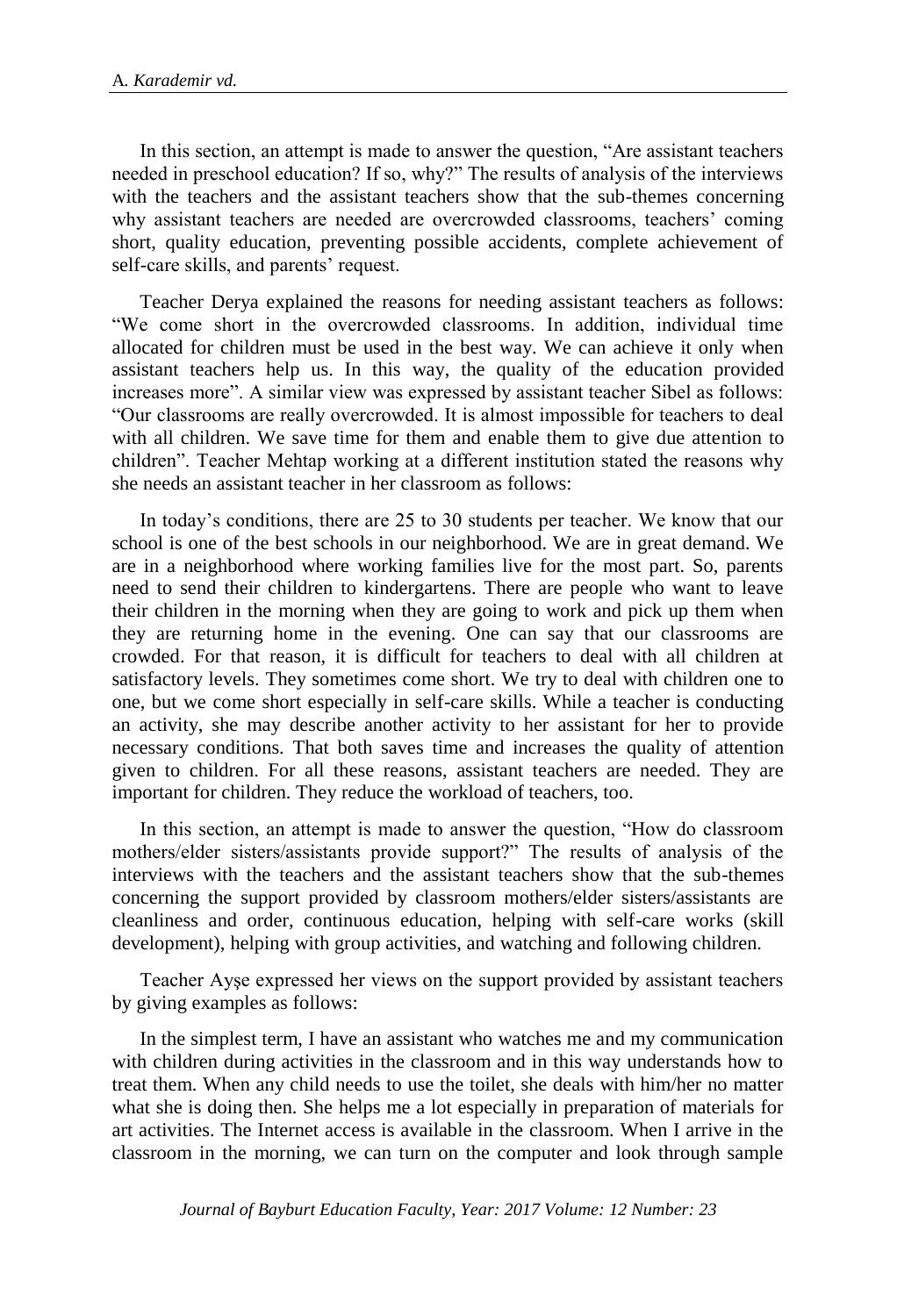activities. We can exchange ideas and decide on the activities to be conducted. I can say that she helps by putting forward ideas.

Assistant teacher Ceren talked about the support she provides to the teacher as follows: "I help the teacher prepare activities for group works. When the teacher has any affair in the administration or any other affair, I can teach students as she instructs me so that education is not interrupted. When we go to the schoolyard or go on a trip, I help her by watching and following children." Assistant teacher Sıla, her colleague, told, "I help the teacher especially with the self-care skills of children. I change children's clothes when they sweat. I follow their sleeping and clothing."

In this section, an attempt is made to answer the question, "Are classroom mothers/elder sisters/assistants influential on more quality and productive education? If so, how do they influence it?" The results of analysis of the interviews with the teachers and the assistant teachers show that the sub-themes concerning the influence of classroom mothers/elder sisters/assistants on more quality and productive education are less waste of time, more efficient use of energy (not getting tired), more productive and enjoyable activities, and physical and emotional protection of children.

Having stated what quality meant to her, teacher Derya expressed her view that more quality education is achieved in the classroom thanks to assistant teachers as follows:

Yes, I think they're influential. To me, quality means more productive and permanent education. If the time spent yields benefits for children, it means that you provide quality education. That is, quality exists only where children can accomplish the targets set at a satisfactory level. If there is an assistant teacher in the classroom, the teacher can use her energy in a more balanced way. She allocates more individual time for children. In other words, you can perform productive activities, which is needed for a quality education. Thus, assistant teachers have a big influence on quality education. Art activities can be given as an example. During these activities, the assistant teacher helps you and deals with some students herself. She can answer the questions of children. If she is communicating with children as she has learned from you, it means that she does what the teacher comes short of. Right? That enhances quality, too.

Assistant teacher Ayça has parallel views to the teachers. She told, "When we participate in activities, children enjoy more. In addition, we can answer their questions immediately. In the meantime, the teacher deals with other works, if any. In this way, waste of time is prevented."

When the findings obtained from the interviews are considered together, it is clear that the teachers and the assistant teachers have similar views about classroom mothers/elder sisters/assistants. In this respect, the teachers laid a great emphasis on that assistant teachers must be meticulous, clean, and tidy for children's health; they must support activities based on the instructions of teachers; they are needed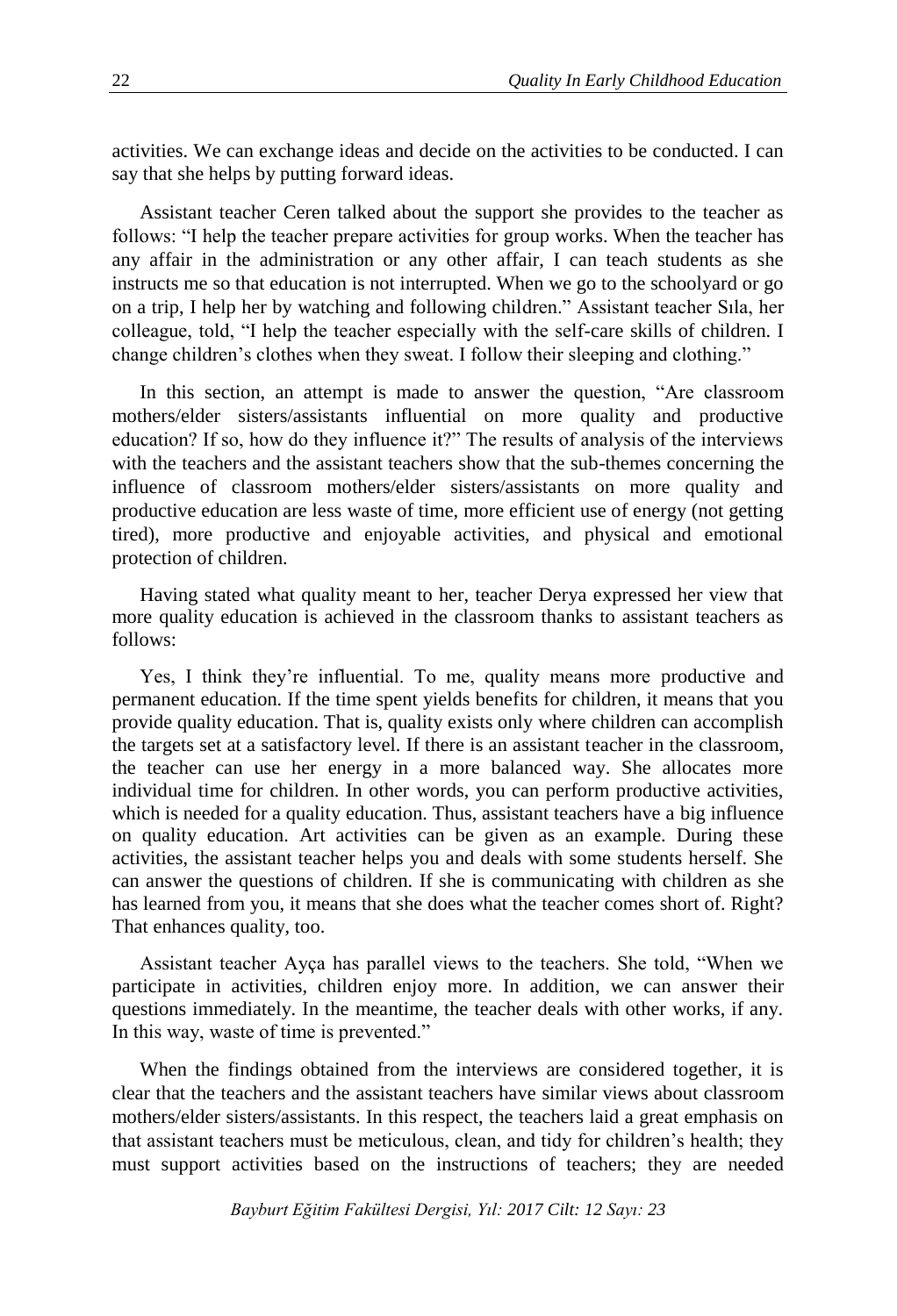because of the overcrowdedness of the classrooms; and certain criteria must be taken into consideration in employing assistant teachers. Moreover, all participants think that assistant teachers who speak Turkish well, are patient, understanding, tolerant, meticulous, cooperative, and fair, and can generate practical solutions to the problems experienced add quality value to education.

# **Findings Concerning Effects on Education**

In this section, an attempt is made to answer the question, "What do kindergarten teachers and assistant teachers think are the effects of works/acts of classroom mothers/elder sisters/assistants on the educational process?" The results of analysis of the interviews with the teachers and the assistant teachers show that the subthemes concerning the effects of the works/acts of classroom mothers/elder sisters/assistants on the educational process are classroom order (cleanliness), reduced workload, fast and effective solution of problems, continuous education (rate of transmission between activities), more attention, more enjoyable education, more productive and quality educational process, more observable and controllable educational environment, and development self-car skills.

Teacher Ayşe thinks that there is no educational process independent of assistant teachers; they directly interact with children; and children adopt them as much as they do the teacher. She expressed her views as follows:

There is no educational process independent of assistant teachers. As I have said before, when appropriate, they can deal with children as much as we do. You can sometimes witness children calling them 'teacher'. They adopt them so much. If you have an assistant who has a warm and sincere personality, she endears herself to you and children. Then you can see her positive effects. It may sound simple, but when she goes to toilet together with her children, she enables toilet training to continue as intended. Indeed, it can be said that assistant teachers make up the deficiencies of any educational process undergone by children. When teachers come short, they go into action. It is assistant teachers who have the primary responsibility for classroom order and cleanliness. If you get on well with an assistant teacher, she adopts your behaviors and educational method. So, you become a team. Your workload decreases, so your productivity increases. You become more productive in the educational process because you allocate more individual time and attention for children.

Teacher Senem delivered her views similar to those of her colleague as follows: "When you have an assistant, you can deal with other affairs without any worry about the class. When any problem is experienced, you can solve it with your assistant more rapidly. By this means, you can continue the process without disrupting education and causing children to be affected by such problem physically or emotionally." The assistant teachers have similar views to the teachers. Assistant teacher Fatma spoke as follows: "We help with anything in the classroom. It may be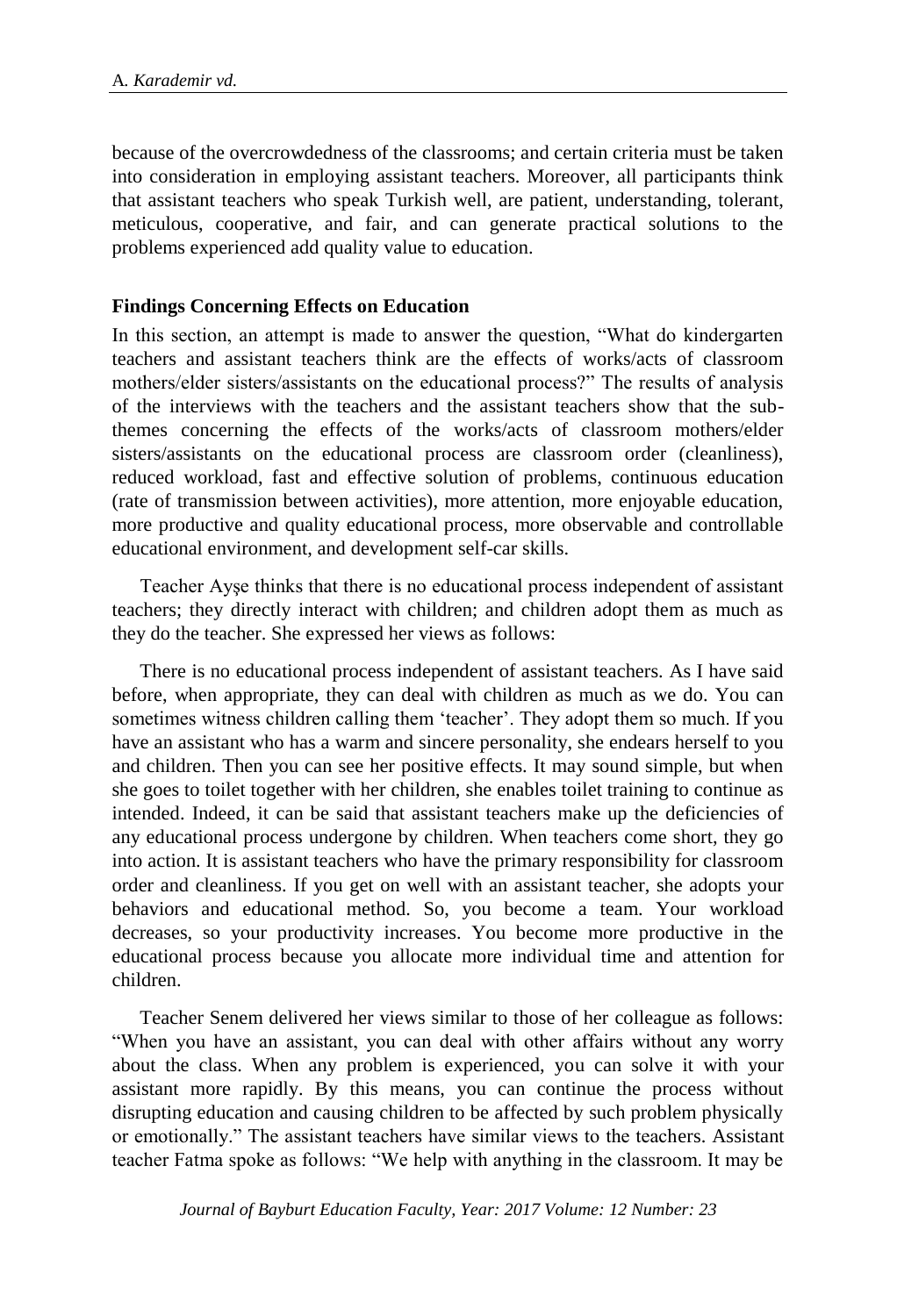about children or the teacher. We participate in activities together with children. That makes them happy. They learn to be sharing and enjoy more." Ceren, her colleague, added as follows:

We take part in activities to help teachers and increase the attention of children. In addition, we maintain order in transition from one activity to another and deal with cleaning works. In this way, transition occurs faster and without any interruption. I observe children with the teacher in the classroom. Then we exchange ideas about them. Thus, we can follow their development together. That makes the class more controlled. Since we are informed of anything about children, we miss few things about children. For example, as soon as children arrive in the classroom, I check their daily family notebooks (notes). In this way, we help with communication with parents and contribute to a more controlled educational process.

When the findings obtained from the interviews are considered together, it is clear that the teachers and the assistant teachers have similar views about the effects of the works/acts of classroom mothers/elder sisters/assistants on education. In this respect, the teachers laid a great emphasis on that their assistants have an effect on the educational process by maintaining the classroom order and cleanliness, reducing teachers' workload as there are two adults in the classroom, allowing coping with possible problems more rapidly and solving these problems without causing children to be affected physically and emotionally, helping to make up the deficiencies of the educational process, increasing the amount of time and attention allocated for children and thus allowing a productive process, and especially contributing to the development of self-care skills. The assistant teachers, on the other hand, stressed that children are engaged in more enjoyable activities thanks to them; they enable a more controlled educational environment to be formed; they take part in activities; and they prevent any interruption in education in transition from one activity to another.

In this section, an attempt is made to answer the question, "What can teachers and classroom mothers/elder sisters/assistants do to increase the quality of educational services?" The results of analysis of the interviews with the teachers and the assistant teachers show that the sub-themes concerning the actions to be taken by teachers are having a good command of the field, being a good commander, being flexible, preparing a proper educational environment, being open to new approaches, being patient, warmhearted, smiling, and fair, keeping calmness, and trying to conserve the existing favorable characteristics.

Teacher Ayşe expressed her views about the actions to be taken by teachers to improve the quality of educational services as follows: "Being a teacher, maybe I can review and read more sources to enhance quality. I can examine developing community and world standards, consider what other activities and practices I can conduct, and how I can employ different techniques, and try to apply all of them in my classroom." Teacher Derya, her colleague, spoke as follows: "First of all, a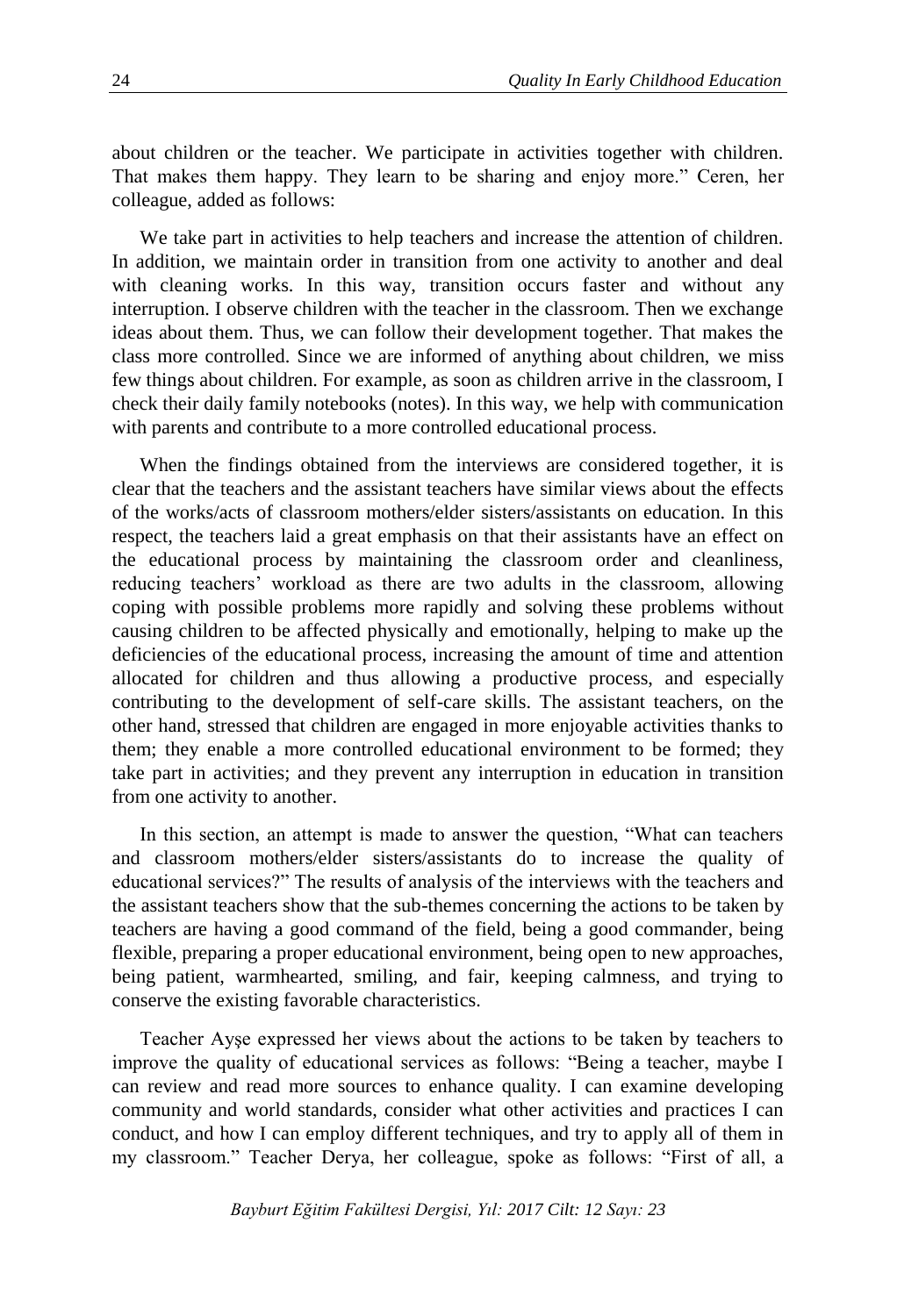teacher must be very patient, warmhearted, and fair towards children. She must have warm relations with other personnel and administrators of the school and conduct activities and practices open to improvement in her classroom." Assistant teacher Sıla, on the other hand, told, "Teachers should have good relations with their assistants, create team spirit, try to contribute to our development, and should keep in mind that we will always stand by them."

The sub-themes concerning the actions to be taken by classroom mothers/elder sisters/assistants are improving oneself, knowing how to communicate well, being a guide (not doing everything for children), being a good observer, being clean, meticulous, careful, patient, tolerant, and warmhearted, and conserving such favorable characteristics.

Teacher Yasemin expressed her views about the actions to be taken by classroom mothers/elder sisters/assistants as follows: "First of all, they should help children with activities, but they shouldn't do everything for them. They should know that children just need guidance. They should guide them. They should observe children doing activities and share their observations with teachers." Teacher Mehtap, her colleague, said:

Classroom assistants should read papers and sources about preschool and review documents about behavior patterns and child development in order to improve themselves. They should get on well with teachers who lead the classes and communicate with them continuously. In this way, they may have a good command of what will be done as well as where and when it will be done. By this means, they contribute to more productive education.

The views of assistant teacher Fatma about the actions to be taken by classroom mothers/elder sisters/assistants to enhance quality are as follows: "As our primary responsibilities are for order, we must be meticulous and careful in this matter. As you know, we are in one to one relation with children. For that reason, we must be warmhearted, patient, and understanding. Then we can strengthen our relations with teachers." Ayça, her colleague, told on this subject, "Being assistant teachers, we must do our best. We must both improve ourselves and have a patient, tolerant, understanding, and careful attitude. Only then can we become beneficial to the educational process. Moreover, we must try to conserve our existing characteristics as they are on the first day. We must prevent them from diminishing day by day and improve ourselves."

When the findings obtained from the interviews are considered together, it is clear that the teachers and the assistant teachers have similar views about the actions to be taken by teachers and assistant teachers to enhance quality. In this respect, the participants stated that to improve quality, teachers must have a good command of the field, be open to new approaches, be warmhearted, patient, smiling, and fair to children, and create a good educational environment that meets needs. According to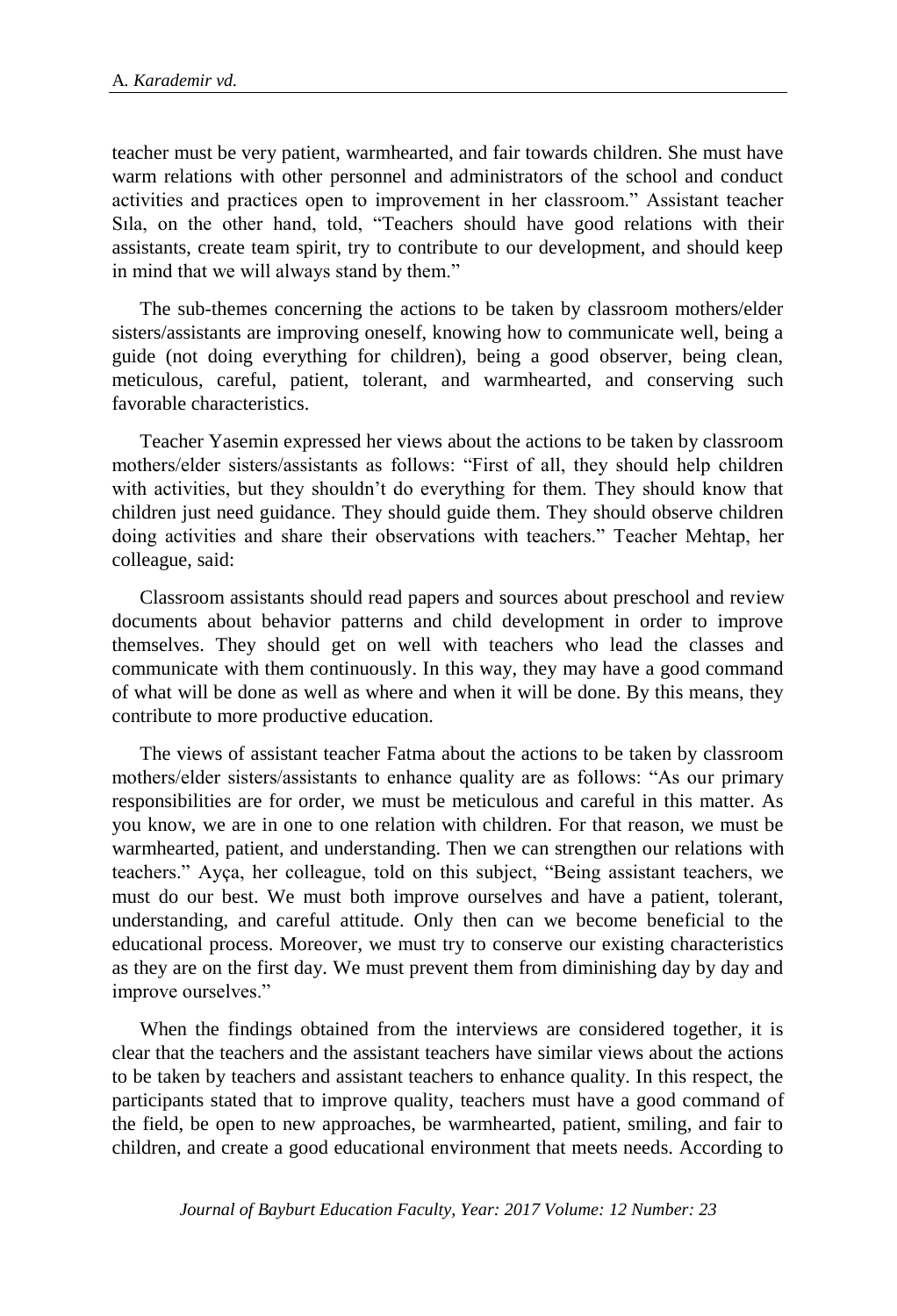the participants, to enhance quality, classroom mothers/elder sisters/assistants must improve themselves as much as possible by cooperating with teachers, have good communication skills to establish and maintain nice dialogues with children, guide children rather than doing activities for them, observe children carefully together with teachers, share the information they have about children with teachers, be clean, meticulous, patient, and understanding, and always follow the instructions of teachers so as not to forget their positions.

### **Conclusion and Discussion**

This study has been conducted to investigate the influence of assistant teachers on the quality of preschool education institutions. Here the research results are presented as results concerning the definition of quality, results concerning the constituents of quality, and results concerning effects on education.

The findings obtained from the interviews about the definition of quality, which is one of the sub-problems of the study, show that all developmental areas of children should be taken into consideration for a quality education. Both the teachers and the assistant teachers think that a quality preschool education can be achieved only in an environment where there are not only good physical conditions, but a great importance is attached to preschool education for children's all future educational lives; children can act, think, and speak freely; they are provided with an opportunity to know and discover the nature; they can become socialized; they have a chance to display and improve their creativity; and, most importantly, they can feel themselves independent.

Since the importance attached to preschool education institutions has increased in recent years, perspective on the education provided by such institutions has started to change. Early childhood care and education institutions try to feature quality in providing services to children. A quality institution is not limited to only physical conditions. Physical conditions are just one of the constituents of quality. The previous studies have not limited quality to only physical conditions and materials, either. Quality in education is influenced by teachers' competencies, the number of children in the classroom, the number of children per teacher, teacherchild interactions, the curriculum implemented, communication, and parental education and involvement besides physical environment and materials (Epinosa, 2002).

When the findings concerning the constituents of quality are considered, it is seen that the constituents of quality fall into two sub-themes based on the answers given by the teachers and the assistant teachers: in-school constituents and in-class constituents. In-school constituents are administration, teacher, other personnel, and communication and relations. In-class constituents, on the other hand, are teacher, educational environment, assistant teacher, and communication and relations. In regard to the constituents of quality, both the teachers and the assistant teachers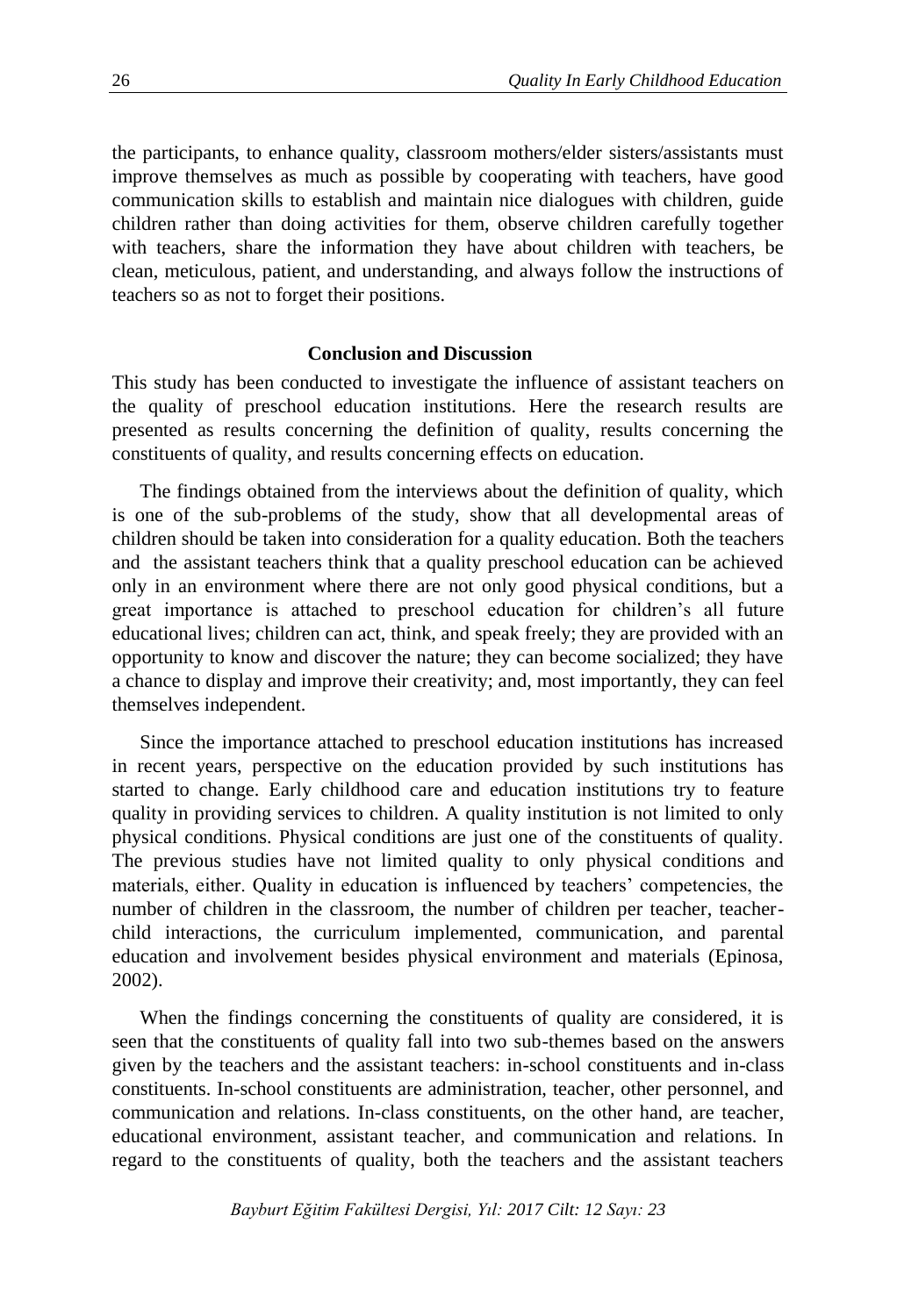highlighted that preschool education institutions should be considered as a whole from administration to assistant teacher and from cleaning personnel to educational environment. In addition, the participants emphasized that relations based on healthy communication are among the fundamental constituents of quality. The healthier and more continuous communication is, the stronger and warmer relations are. Quality relations promote the formation of in-house togetherness and team spirit. Such peaceful work environment provided by team spirit affects the class and makes children receive quality and productive education. Otherwise, it negatively affects relations and the classroom environment, as stated by the participants.

Quality in preschool education institutions depends on the relationship between many interdependent elements. The quality of teacher or the quality of curriculum is not enough to make a school quality, just like the quality of physical environment or the quality of materials is not enough for it. All constituents of quality should interact with one another and function harmoniously so that quality is achieved and maintained. In the related literature, the constituents of quality fall into two categories in general: a) structural quality b) process quality (Epinosa, 2002; Zigler, Gilliam and Jones, 2006). While structural quality includes the number of students in the classroom, the number of students per teacher, and the education and training of teachers and administrators, process quality involves interactions, activities, materials, health, and safety (Epinosa, 2002). The teachers and the assistant teachers mentioned most of the constituents of quality indicated in the literature. However, the number of students in the classroom and the number of students per teacher, which are two important points, were ignored. Nevertheless, the findings concerning the views of the teachers and the assistant teachers about the importance of communication with children are consistent with the literature. Shonkoff and Philips (2000) report that children learn best when they are encouraged by their teachers and peers.

Since the research purpose is to reveal the influence of assistant teachers on quality, the first attempt about the findings concerning teacher assistants is to determine the nature of assistant teachers. Common points in the answers of the teachers and the assistant teachers are as follows: assistant teachers are not real teachers, and they are the people who are responsible for cleanliness and order, assist in activities, and help with the self-care services of children. According to the participants, the characteristics to be held by assistant teachers are having received required education (knowing developmental characteristics and needs), knowing how to cooperate, being capable of communicating well, being fair, patient, understanding, and smiling, and being capable of generating practical solutions. Common points in the answers of the teachers and the assistant teachers regarding the reasons for needing assistant teachers in the classroom are as follows: overcrowded classrooms, teachers' coming short, quality education, preventing possible accidents, complete achievement of self-care skills, and parents' request. It has been concluded that assistant teachers are influential on enhanced quality.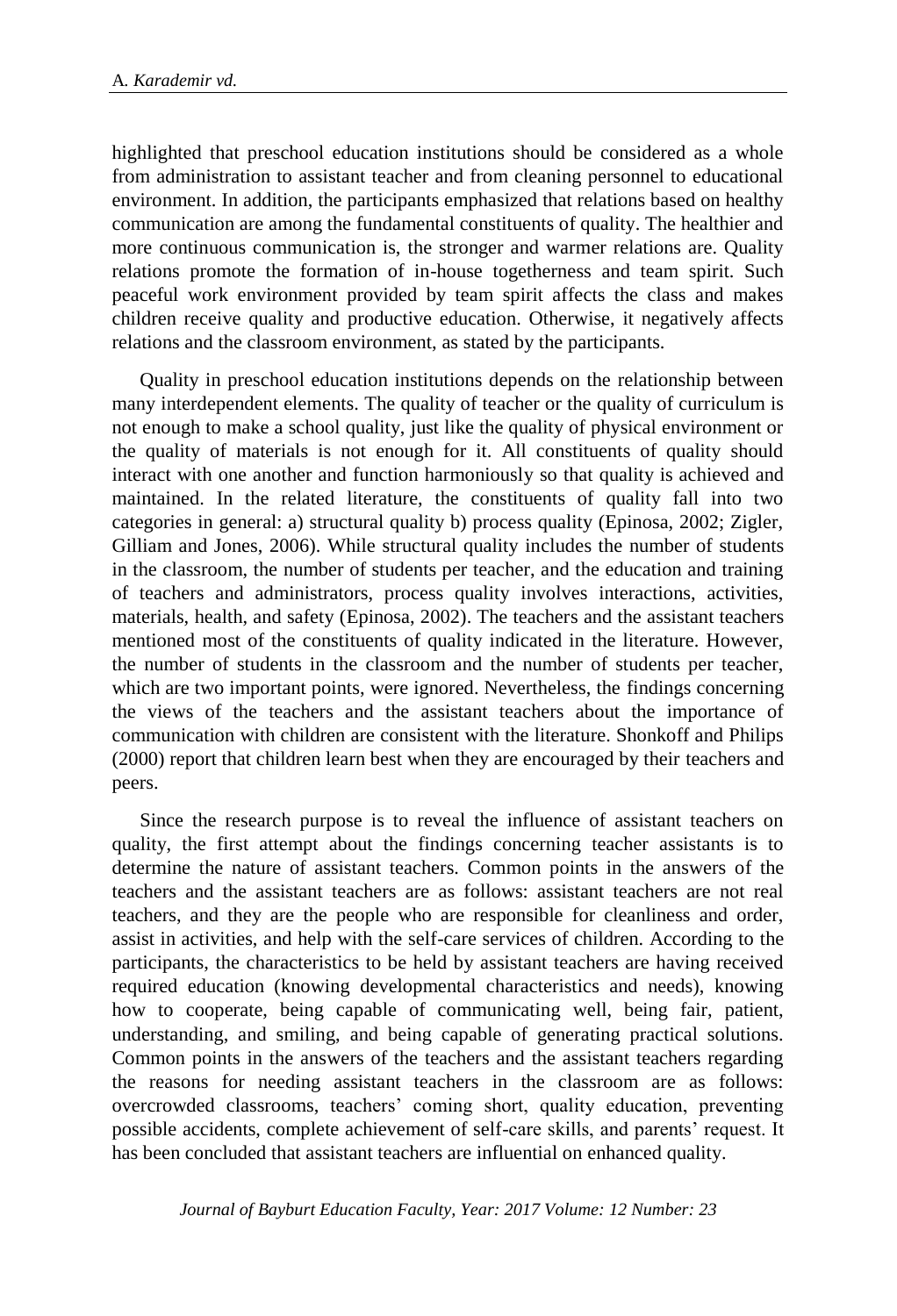Assistant teachers are not only the assistants of teachers. They mostly spend more time with children and deal with them one to one. For that reason, people who have strong communication skills, love children, are knowledgeable about child development, and can work with people harmoniously should be employed as assistant teachers. If assistant teachers work in coordination with teachers, a good learning environment comes out. That, in turn, allows cultivating successful children. Shim, Hestenes, and Cassidy (2004) carried out a study on this subject and found out that quality in the classrooms where teachers and assistant teachers work coordinately is higher than quality in the classrooms where two teachers who have a hierarchical relationship teach and than quality in the classrooms with a single teacher.

It is quite important that assistant teachers have the required educational level. Having received education in this field should be a requirement for the employment of assistant teachers who are in one-to-one interaction with children. The previous studies report that children learn most when they are taught by well-trained teachers (Bowman, Donovan, and Burns, 2001; NICHD, 2005).

As more importance is placed on preschool education today, the number of children receiving such education is increasing day by day. As new schools or classrooms are not opened despite the increasing number of children, the existing classrooms become more and more crowded. The number of children in the classroom and the number of children per teacher are two of the important factors influential on quality. Assistant teachers are important not only for helping teachers in the crowded classrooms but also for reducing the number of students per teacher. It is quite difficult to care and provide secure education to all children in the crowded classrooms. All teachers participating in a study stated that classrooms would not be secure, and no effective education would be provided if it was not for assistant teachers (Arlington Public Schools, 2005). In the same study, teachers remarked that they need assistant teachers for the security of children in the classrooms most. A major duty falls to assistant teachers because it is they who must ensure the security of children in the classroom when the teacher goes outside. Reportedly, a teacher said that she prefers to work with more children together with an assistant teacher rather than work with few children by herself.

According to the participants, the effects of the availability of assistant teachers on education are ensuring the classroom order and cleanliness, allowing easy transition between activities, reducing the workload of teachers, enabling problems to be solved more easily, and creating a more quality and controllable educational environment. The answers of the teachers and the assistant teachers show that assistant teachers do almost any work both inside and outside the classroom. They not only lighten teachers' burden but also contribute to the quality of education.

The findings obtained through the question, "What can teachers and assistant teachers do to increase the quality of education?" are as follows: having a good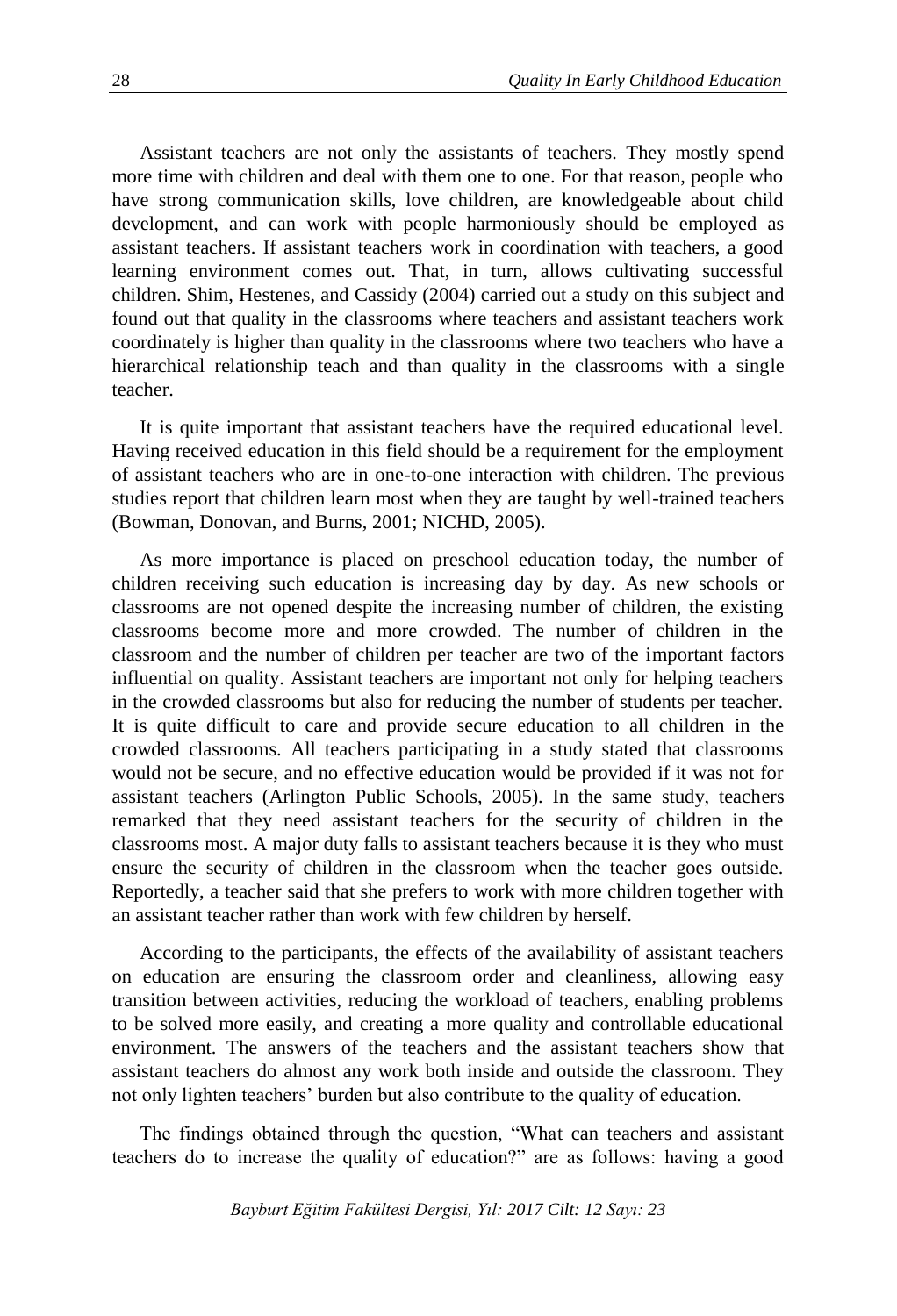command of the field, being open to new approaches, being warmhearted, patient, smiling, and fair to children, and creating a good educational environment that meets needs. The assistant teachers expressed the following views on this subject: improving oneself as much as possible by cooperating with teachers, having good communication skills to establish and maintain nice dialogues with children, guiding children rather than doing activities for them, observing children carefully together with teachers, sharing the information one has about children with teachers, being clean, meticulous, patient, and understanding, and always following the instructions of teachers so as not to forget one's position. The teachers think that assistant teachers (not trained in the field of preschool education) should deal with the care and the needs of children without intervening in educational activities much and comply with the hierarchy between teachers and them. Likewise, the assistant teachers emphasized that they should interact with children and teachers, but they should always keep their positions in mind. A previous study supports this view of the teachers. According to Sosinky and Gilliam (2011), teachers think that assistant teachers are not very useful in educational activities, but they are quite useful in arranging classrooms and monitoring children.

# **Implications**

The answers of the teachers and the assistant teachers indicate that in Turkey, it is schools and parents who decide on keeping assistant teachers (classroom mothers/elder sisters) available at kindergartens which provide the large part of early childhood education in Turkey. Social security and salary costs of these people are covered by parents. That has a negative influence on the quality of education provided by schools that are located in a neighborhood with a low socio-economic level. Thus, the Ministry of National Education should make it obligatory to employ assistant personnel (i.e. teachers, elder sisters, mothers) in the classrooms of kindergartens that play an important role in the provision of early childhood education services. In this way, the Ministry should apply the principle of equality in education. In addition, this step of the Ministry may create a new job, which, in turn, means social security and continuous salary for especially the graduates of departments of child development of girls' vocational schools.

The field-related knowledge and experience of these people who are in direct communication and relation with children may be tested. In addition, exams and interviews may be carried out to select the personnel fulfilling specific standards (criteria) determined by ÖSYM (Turkish Measurement, Selection, and Placement Center) and the Ministry of National Education so that quality education is provided at schools.

Assistant teachers' standards and programs existing in other countries may be examined. Furthermore, those assistant teachers who are placed in this job may be subjected to exams in certain fields (e.g. first aid, healthy communication) biyearly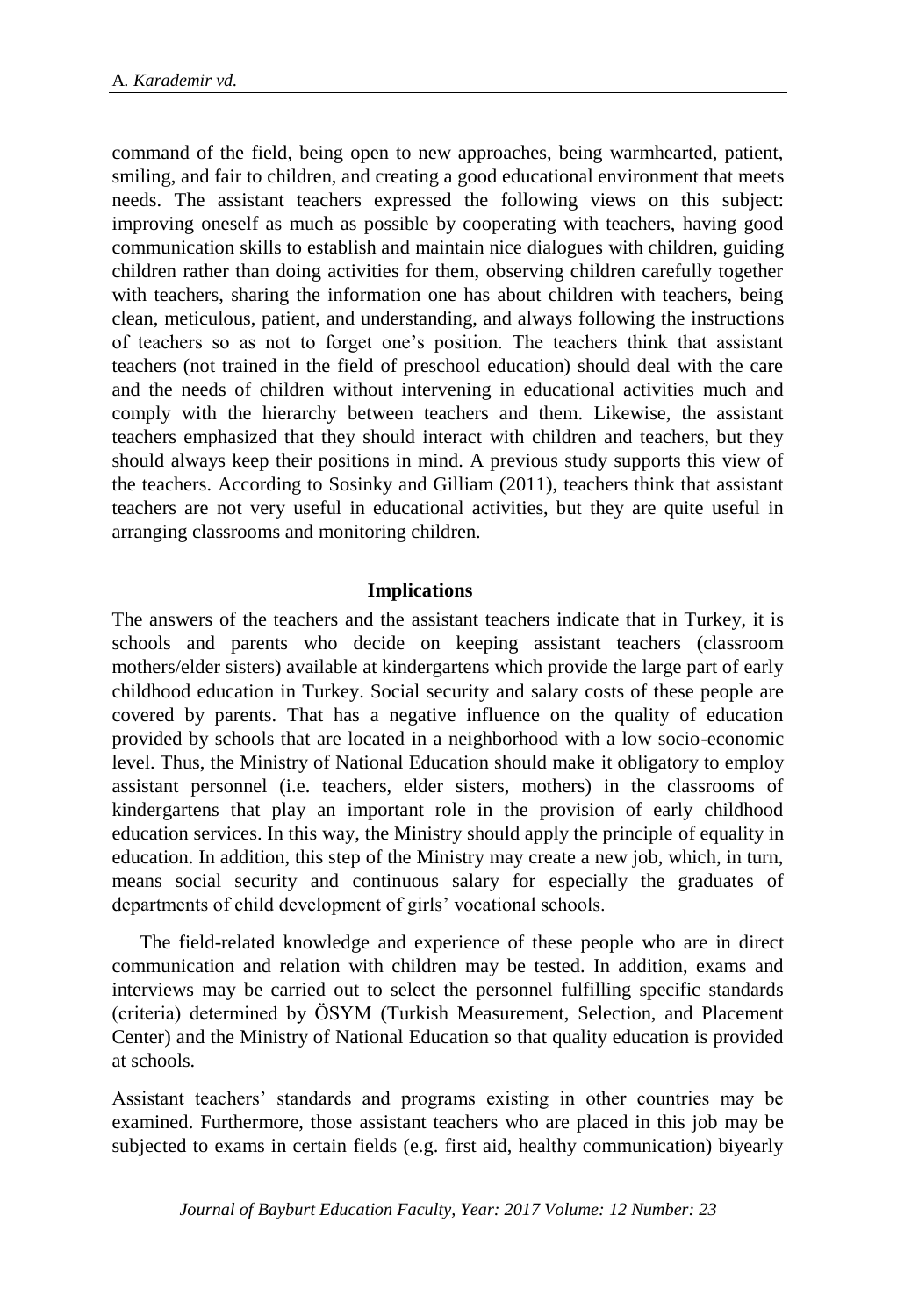based on the practices in other countries. In this way, the intended standards may be reached more rapidly.

#### **References**

- AÇEV. (2003). *Erken çocukluk eğitimi politikaları: Yaygınlaşma, yönetişim ve yapılar toplantısı raporu*. İstanbul: AÇEV Yayınları.
- AÇEV. (2007). *Ekonomik ve toplumsal kalkınma için erken çocukluk eğitimi: Önemi, yararları ve yaygınlaşma önerileri*, 27 Eylül 2012 tarihinde www.acev.org adresinden erişilmiştir.
- Arlington Public Schools. (2005). *Budget study on kindergarten assistants. department of finance and management services department of ınstruction*. Arlington, VA.
- Bassok, D., Fitzpatrick, M., Loeb, S., & Paglayan, A. S. (2013). The early childhood care and education workforce from 1990 through 2010: Changing dynamics and persistent concerns. *Education*, *8*(4), 581-601.
- Başaran, İ. E. (2004). *Yönetimde insan ilişkileri*.. Ankara: Nobel Yayınları.
- Bekman, S. ve Gürlesel, C.F. (2005). *Doğru başlangıç*: *Türkiye'de okulöncesi eğitim*. İstanbul: TÜSİAD Yayını.
- Bowman, B.T., Donovan, M.S. & Burns, M.S. (Ed.). (2001). *Eager to learn: Educating our preschoolers*. Washington, DC: National Academic Press.
- Bryant, D. M., Burchinal, M., Lau, L. B. & Sparling, J. J. (1994). Family and classroom correlates of Head Start children's developmental outcomes. *Early Childhood Research Quarterly*, 9, 289–309.
- Burchinal, M. R., Cryer, D., Clifford, R. M., & Howes, C. (2002). Caregiver training and classroom quality in child care centers. *Applied Developmental Science*, *6*(1), 2–11.
- Dahlberg, G., Moss, P., & Pence, A. (2007). *Beyond quality in early childhood education and care languages of evaluation*. Abingdon, Oxon: Routledge.
- Department of Education and Early Childhood Development. (2010). *Erken çocukluk dönemi hizmetleri hakkında velilere yönelik kılavuz*: Victoria State Goverment Department of Education and Early Childhood Development.
- DPT. (2006). *Dokuzuncu kalkınma planı (2007-2013).* 18 Ekim 2012 tarihinde http://ekutup.dpt.gov.tr/plan/plan9.pdf adresinden erişilmiştir.
- EACEA. (2009). *Avrupa'da erken çocukluk eğitimi ve bakımı: Sosyal ve kültürel eşitsizliklerle ilgilenmek*. 17 Şubat2013 tarihinde eacea.ec.europa.eu/education/ eurydice/ documents/.../098TR.pdf adresinden erişilmiştir.
- Early, D. M., & Winton, P. J. (2001). Preparing the workforce: Early childhood teacher preparation at 2- and 4-year institutions of higher education. *Early Childhood Research Quarterly*, 16, 285–306.
- Epinosa, L.M. (2002). *High-quality preschool: Why we need it and what it looks like. Preschool Policy Matters*, 1. National Institute For Early Education Reseach.
- Eser, Ş. (2010). *Okul öncesi öğretmenlerinde iş doyumu, meslektaş ilişkileri ve okul idaresi desteği arasındaki ilişkilerin incelenmesi.* Yayımlanmamış yüksek lisans tezi, Çanakkale Onsekiz Mart Üniversitesi, Çanakkale.
- Güneysu, S. (2005). *Erken çocukluk eğitimi hizmetlerinde kalite*. *Okul Öncesi Eğitimde Kalite:* Üniversitelerin rolü toplantısı. İstanbul: AÇEV.
- Kıldan, A.O. (2010). Okul öncesi eğitim bağlamında; Eğitim hizmetlerinde kalite. *Süleyman Demirel Üniversitesi İktisadi ve İdari Bilimler Fakültesi Dergisi, 15* (2), 111-130.
- Leob, S., Fuller, B., Kagan, S.L. & Carrol, B. (2004). Child care in poor communities: Early learning effects of type, quality and stability. *Child Development, 75* (1), 47-65.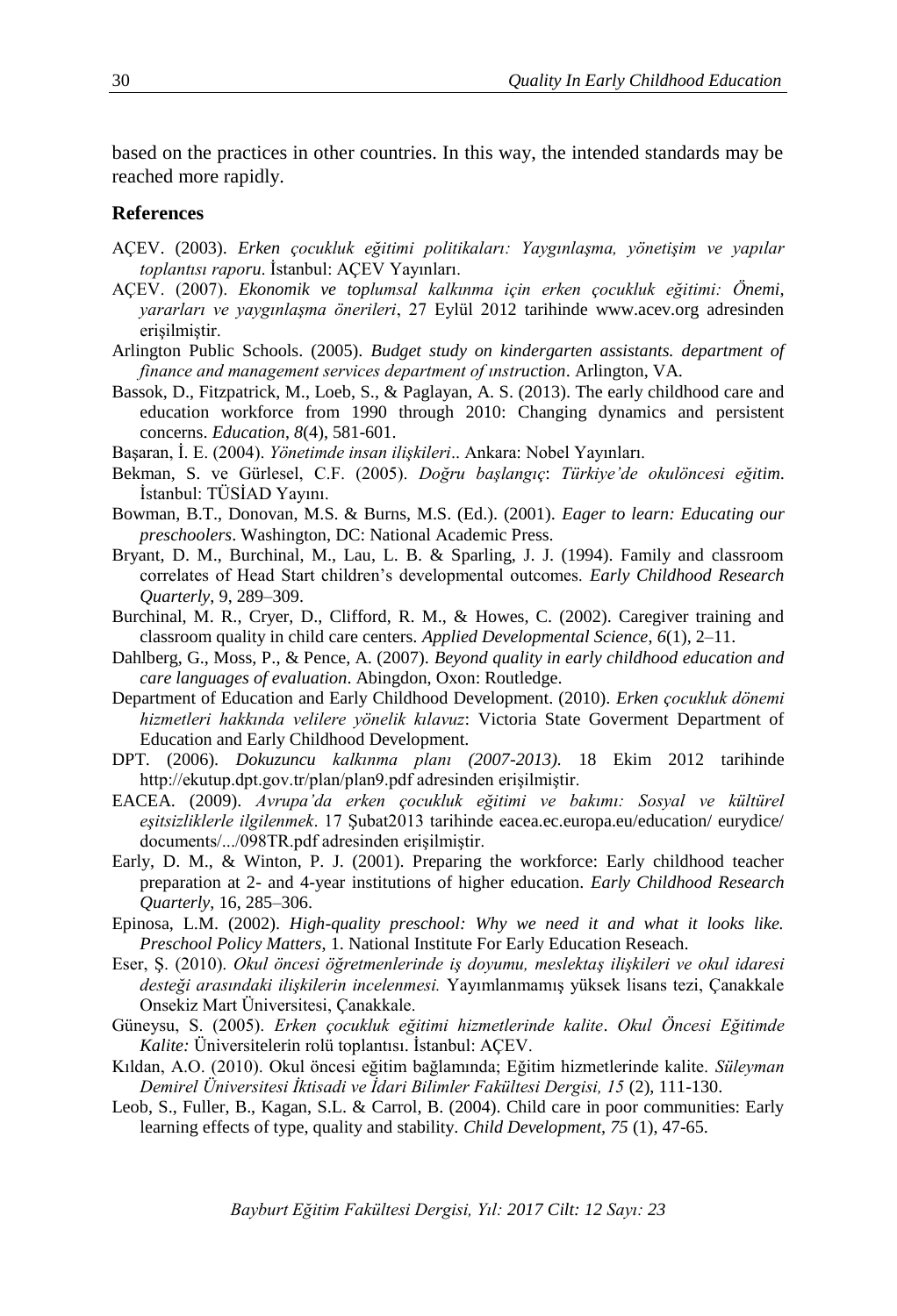- LoCasale-Crouch, J., Konold, T., Pianta, R., Howes, C., Burchinal, M., Bryant, D., & Barbarin, O. (2007). Observed classroom quality profiles in state-funded pre-kindergarten programs and associations with teacher, program, and classroom characteristics. *Early Childhood Research Quarterly*, *22*(1), 3-17.
- MEB (Milli Eğitim Bakanlığı). (2004). *Okul Öncesi Eğitim Kurumları Yönetmeliği.*
- Miarelet, G. (1977). *Dünyada okul öncesi eğitimi içinde okul öncesi eğitimi bildiri kitabı*, 3- 28. Ankara: Unesco Türk Milli Komisyonu.
- NICHD Early Child Care Research Network. (2005). *Child care and child development: Results from the NICHD Study of early child care and youth development.* New York: Guilford Press.
- Shim, J., Hestenes, L., & Cassidy, D. (2004). Teacher structure and child care quality in preschool classrooms. *Journal of Research in Childhood Education*, *19*(2), 143-157.
- Shonkoff, J. P., & Phillips, D. A. (Eds.). (2000). *From neurons to neighborhoods: The science of early childhood development.* Washington, DC: National Academy Press.
- Sosinsky, L.S. & Gilliam, W.S. (2011). Assistant teachers in prekindergarten programs: What roles do lead teachers feel assistants play in classroom management and teaching? *Early Educatıon And Development*, *22*(4), 676–706.
- Şahin, Z. S. (2010). *Okul öncesi eğitimi öğretmenlerinin mesleğe yönelik tutumları ve yeterlilik algılarının bazı değişkenler açısından incelenmesi.* Yayımlanmamış yüksek lisans tezi, Selçuk Üniversitesi, Konya.
- Temel, Z.F. (2003). Aile eğitim modeli: *Dünya'da ve Türkiye'deki uygulamalar. Erken çocukluk eğitimi politikaları: Yaygınlaştırma, yönetişim ve yapılar toplantısı raporu.* İstanbul: AÇEV Yayınları, 49-70.
- Tezcan, T. (2011). *Okul öncesi öğretmenlerinin yaşam kalitesi ve iş doyumlarının bazı değişkenler açısından incelenmesi (Bolu ili örneği).* Yayımlanmamış Yüksek lisans tezi, Abant İzzet Baysal Üniversites, Bolu.
- Whitebook, M. (2003). *Bachelor's degrees are best: Higher qualifications for prekindergarten teachers lead to better learning environments for children.* Washington, DC: The Trust for Early Education.
- Zigler, E., Gilliam, W. S. & Jones, S. M. (2006). *A vision for universal preschool education*. New York, NY: Cambridge University Press.

# **Genişletilmiş Özet**

Kaliteli bir erken çocukluk eğitimi, kurumda bulunan kaliteli eğitim almış bir ekiple gerçekleştirilebilmektedir. Alan yazın incelendiğinde kaliteli bir erken çocukluk eğitiminde öğretmenin yeterliliklerinden ve eğitim durumlarından bahsedilen çalışmalar olmasına rağmen (Barnet, 2003; Early & arkadaşları, 2006; LoCasale-Crouch & arkadaşları, 2007); kaliteli eğitim ekibi içerisinde yer alan yardımcı öğretmenlerin sahip olması gereken yeterliliklerden bahsedilen çalışmalar nadirdir.

Yardımcı öğretmenler, usta öğreticiler, sınıf annesi veya bakıcı anne gibi birçok adı bulunan sınıf/öğretmen yardımcılarının tanımı şu şekildedir: Sınıf içerisinde öğretmenlerin kontrolü altında öğrencilerle çalışan eğitim personelidir (Bellm, Burton, Whitebook, Broatch, & Young, 2002). Yardımcı öğretmenler, sınıf içerisinde öğretmenlerle birlikte eğitim etkinliklerini düzenleme, çocuklarla grup çalışmalarında birebir ilgilenme ve çocukların bakım ihtiyaçlarına yardımcı olmaya kadar birçok görev yürütmektedirler. Okulda ve sınıf içerisinde pek çok görev yapan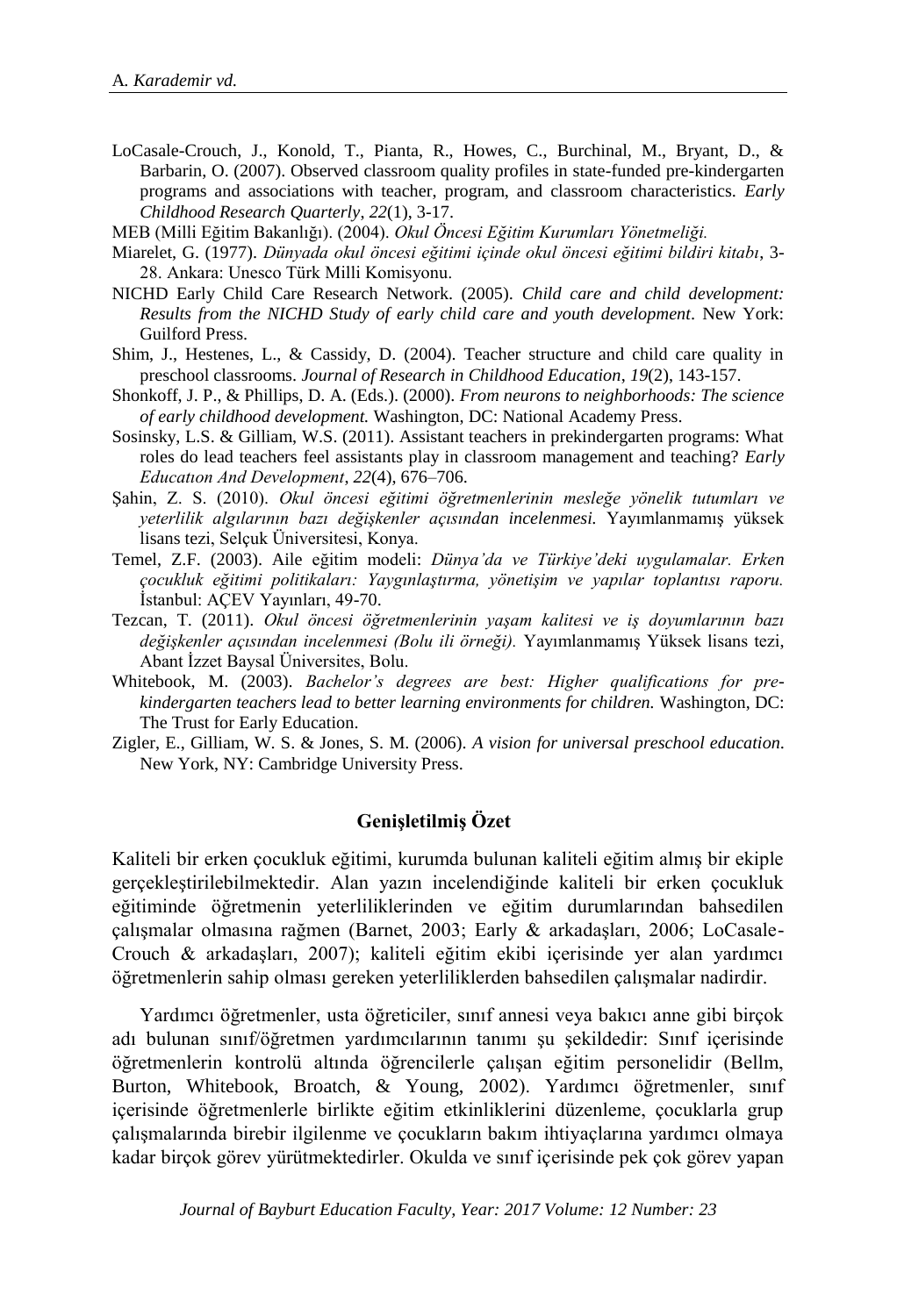yardımcı öğretmenlerin sahip olması gereken eğitim konusunda araştırmacıların ve yöneticilerin konuya dâhil olmadığı gözlenmektedir. Türkiye'deki Okul Öncesi Eğitim Kurumları Yönetmeliği'ne göre, hiçbir kurumda öğretmenlere yardımcı olacak bir personel çalıştırma zorunluluğu yoktur. Öğretmenlerin yükünü azaltmak ve bakım hizmetlerine yardımcı olmak için çalıştırılan yardımcı öğretmenler birçok ülkede çalıştırılmaktadır. Örneğin Amerika Birleşik Devletleri'nde okulların hemen hepsinde bir tane yardımcı öğretmen çalışırken, sınıftaki çocuk sayısına bağlı olarak birden fazla da yardımcı öğretmen istihdam edildiği göze çarpmaktadır (Sosinsky & Gilliam, 2011). Bu çalışmanın, aslında okul öncesi eğitim sisteminde çocuklar için diğer öğeler kadar önemli bir yere sahip olduğu bilinen ancak resmiyette ve araştırmalarda pek değinilmeyen yardımcı öğretmenlerin fark edilmelerini sağlayacağı ve bu konuya ilişkin alanda yapılabilecek diğer çalışmalara yol gösterebileceği düşünülmektedir.

Araştırmanın amacı, Eskişehir Milli Eğitim Müdürlüğü'ne bağlı bağımsız anaokullarında görev yapmakta olan öğretmen ve yardımcı öğretmenlerin (sınıf annesi/ablası/yardımcılarının) bakış açısından okulöncesi eğitimde kaliteyi ve yardımcı öğretmenlerin kaliteye etkisini belirleyip, kalitenin eğitim öğretime yansımalarını onların görüşleriyle ortaya koymaktır.

Bağımsız anaokullarında görev yapmakta olan öğretmen ve yardımcı öğretmenlerin okulöncesi eğitimde kalite ve yardımcı öğretmenlerin kaliteye etkisi hakkındaki düşüncelerini ve sahip oldukları kalıpsal yargıları belirleyebilmek amacıyla yapılan bu araştırma, tarama modeli ile gerçekleştirilmiş ve genel amaca ulaşmak için nitel araştırma yöntemi ve nitel araştırma desenlerinden de olgubilim (fenomonoloji) deseni kullanılmıştır.

Araştırma verilerinin elde edildiği eğitim bölgelerinden katılımcıların bulunduğu anaokulları nitel araştırma paradigmasına uygun olarak, ölçüt örneklem yoluyla seçilmiştir. Bu kapsamda araştırmacılar, araştırma kapsamında belirlenen ölçütü-2014-2015 eğitim-öğretim yılında sınıflarında yardımcı öğretmenle birlikte görev yapma- temel alarak farklı eğitim bölgelerinde bulunan 2 okulda görevli 3'er anaokulu öğretmeni ve bu öğretmenlerle birlikte çalışan 3'er yardımcıyla, toplamda 12 kişiyle görüşmeler gerçekleştirmiştir, görüşmeler yakaşık 40 dakika sürmüştür.

Araştırma verilerinin çözümlenmesinde tümevarım veri analizi tekniğinden yararlanılmıştır. Araştırmacılar tüm kodlama işlemini QSR-Nvivo 8 paket programı ile gerçekleştirmişlerdir. Kodlamalar yapılırken araştırma sorusuna yanıt vereceği düşünülen tüm görüşler aynı kod altında birleştirilmiştir. Yapılan kodlamalardan alt temalar ve temalar oluşturulmuştur. Temalar ve alt temalar oluşturulduktan sonra tüm temalar ve alt temalar tekrar gözden geçirilmiş ve birbirleriyle ilişkili olduğu düşünülen temalar ve alt temalar birleştirilmiştir. Temalar ve alt temalara son hali verilmeden önce temaların, alt temaların ve kodların içinde bulunan alıntılar okunmuş ve alıntının kod, alt tema ve temaya uygunluğu kontrol edilmiştir.